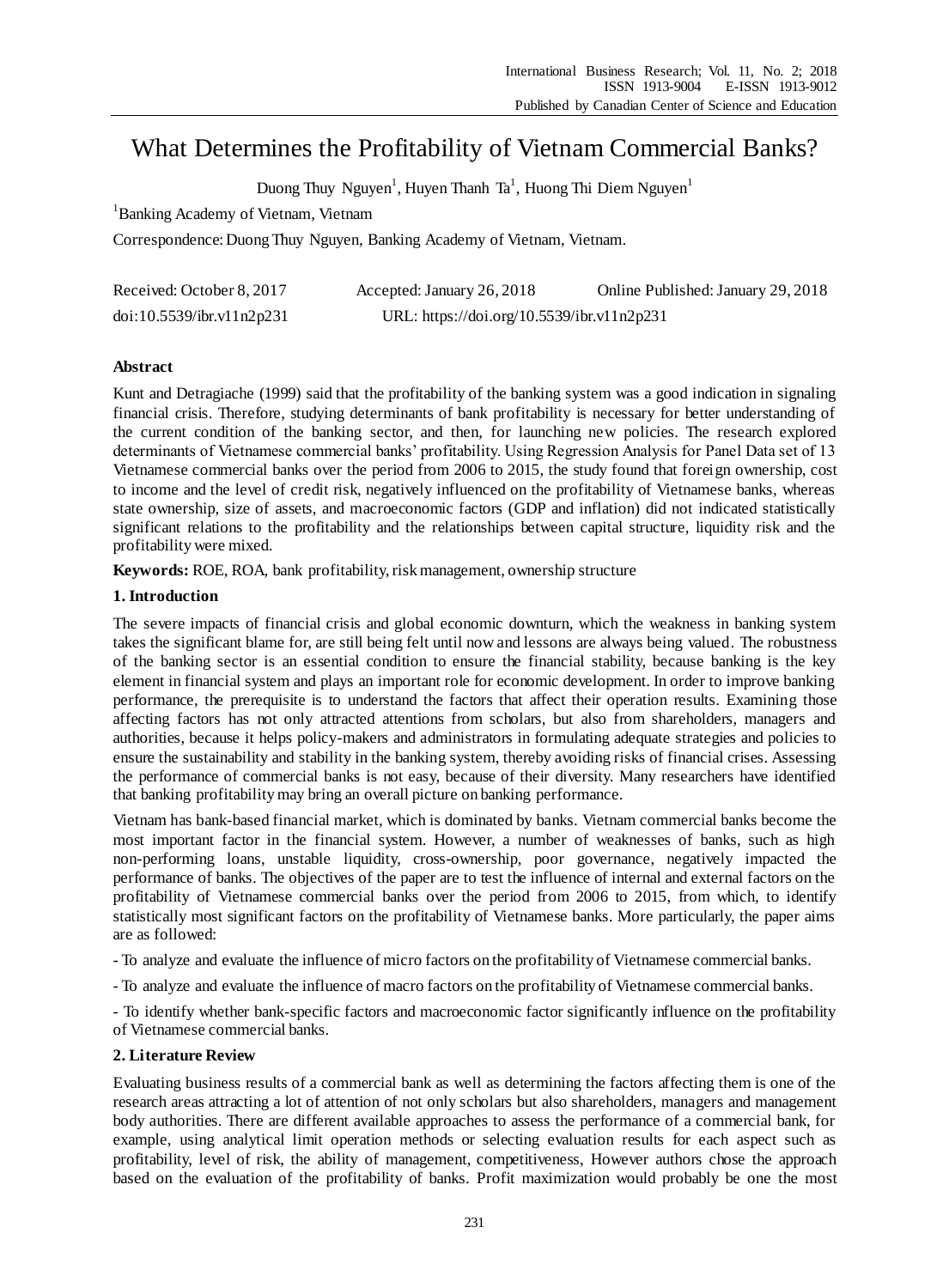commonly cited goal to all business, hence, in commercial banks, evaluating performance is to look at achieved profit level of each bank subjected to their targeted profit. Assessing the profitability of commercial banks is not just the banks consider how to make profit, less or more than other banks? One bank generated higher profit margin than others would not be necessarily good if that bank accepted higher levels of risk instead improving asset quality or cost management. So, besides looking at the profitability of banks, we also need to assess the level of risk they are exposed to. Measuring bank profitability is important not only for bank itself, but also for the supervisory authorities to ensure financial stability.

## *Ownership structure*

The notion that the ownership structure is one of the determinants of business results of the company has received much attention from economists and finances. Berle and Means (1932) study is credited with laying the important foundation of these issues. They said that a dispersed ownership structure was inversely proportional to the business results of the company. This was due to the differences in managers and shareholders goal. The relationship between ownership structure and business results of the bank has also received attention from researchers recently. According Gürsoy and Aydogan (2002), the impact of ownership structure on the activities of the bank is seen under two aspects: (1) the degree of concentration of ownership, and (2) form of ownership. In term of the degree of concentration of ownership, banks are divided into two categories: centralized and distributed property ownership. In terms of form of ownership, banks are divided into state-owned commercial banks, private banks and foreign banks.

## *Capital Structure*

According to the theory of corporate governance, financial leverage reduces agency cost created by discretionary expense of managers, thereby affecting the business results of enterprises. Agency cost, due to conflicts of interest between shareholders and management, is the important issue in both financial sector and non – financial sector business operation. This theory said that the selection of appropriate capital structure could reduce the agency cost, according to Jensen and Mekling (1976), the debt can be used to promote the company's management board. The relationship between capital structure and operating results of banks were examined in many studies. Holding the proportion of high equity is costly for banks due to the benefits from debt. According to Modigliani and Miller (1958), investors will expect a higher returns as a higher leverage ratio. This theory is also applicable to the banking sector. Therefore, the bank also has an optimal capital structure which allows it to maximize the value (Berger et al, 1995). However, in view of the balance theory, holding more capital might reduce the risk as well as the risk premium that be require to offset the cost of default by investors (Allen et al, 2011). Banks with a high proportion of capital held would be more likely to survive in the future, and would have a larger motivation in monitoring the borrower, so investors can consider this matter when they look at yield of returns. Bourke (1989) had suggested that the equity ratios which hold by bank had a positive correlation with profitability, because banks had greater equity ratio can easily access to cheap capital and had less risk.

### *Risk management*

The activities of commercial banks have separate characteristics and profit based on the risk management capabilities of their activities. The impact of risk management systems to the profitability of commercial banks is reflected in the ability of commercial banks to identify and build a reasonable risk appetite. This level of risk appetite will influence and guide all business activities and investments of commercial banks. International audit organizations Earn and Young have pointed out that one of the main reasons causing many banks around the world to suffer severely during the global financial crisis period from 2007 to 2009 is they did not identify and build a reasonable risk appetite. Similarly, KPMG also said that the clear definition of the risk appetite would not only help the commercial banks to control and reduce risk but also be an effective tool to improve the profitability of commercial bank. Nicolae Petria and colleagues also pointed out, effective management of credit risk and liquidity risk will positively affect the performance of banks, in particular increasing ROE.

More specifically, the risk management capabilities of banks are determined by the type of risk that banks faced. According to De Young and Roland (2001), the liquidity risk management capabilities of a commercial bank would ensure the necessary funding to meet the requirements of lenders and bank investment, which helps the commercial banks take advantage of the opportunity to generate the highest level of profitability. Bordeleau and Graham (2010) by using experimental studies for a number of large commercial banks of the Commercial US and Canada have found a same direction correlation between the profit of the commercial bank and the holding of a reasonable level of assets with high liquidity. However, the concept of a reasonable level of highly liquid ass ets holding depends on the business model that commercial banks selected and the economy status. Besides, the most obvious impact to the profitability of commercial banks is their possibility in credit risk management.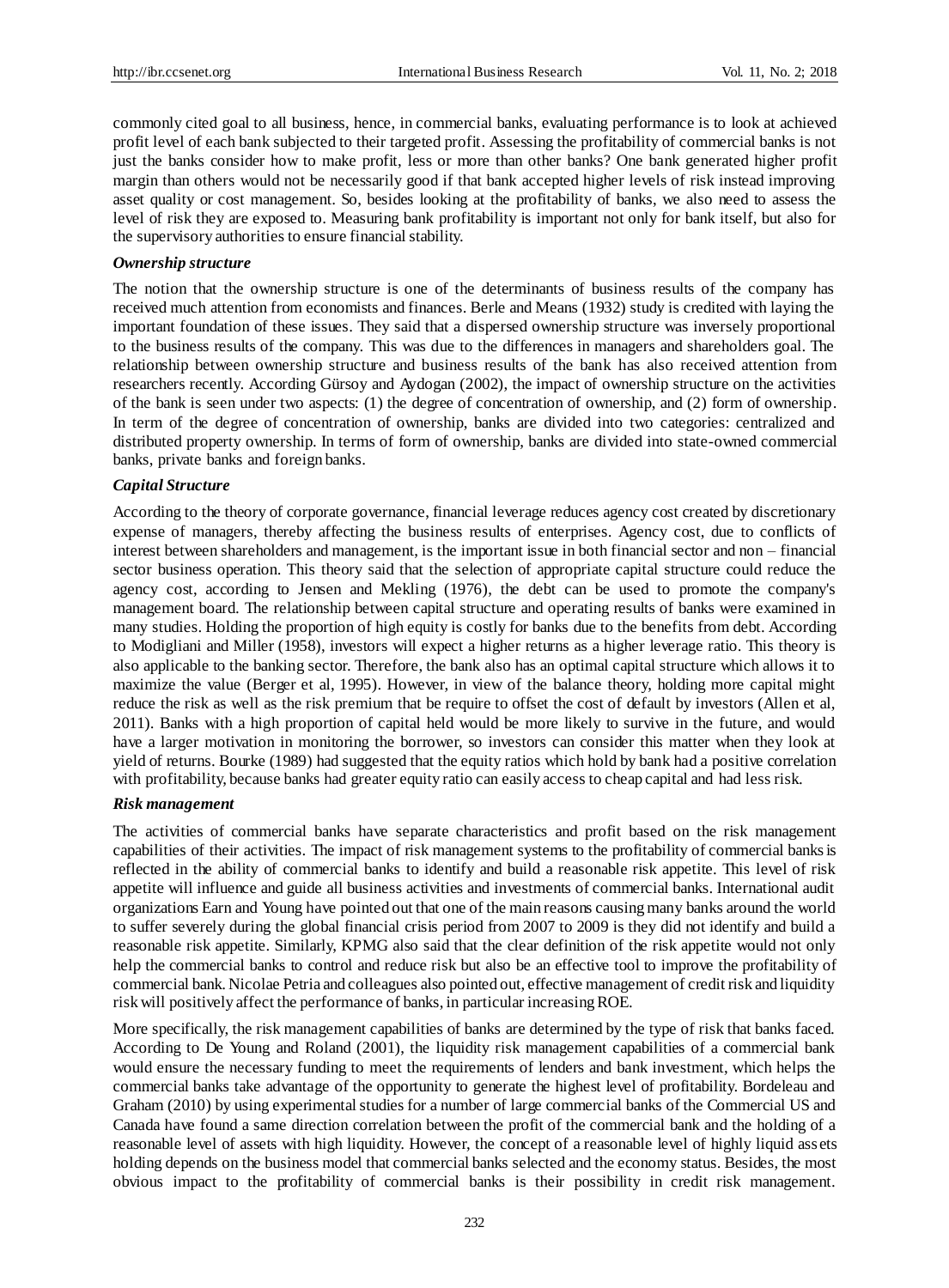Titus.M.Mboka (2013) said that an efficient credit risk management model would help commercial banks to increase profitability stably through reducing losses in the credit business and increasing market share. However, some quantitive studies showed that the level of credit risk high banking helps banks achieve better profit margins (Kithinj, 2010 and Boahene et al, 2012). This was explained as follows: the customers who were perceived as riskier need to pay higher interest rate, so banks would have higher incomes. Besides monitor closely after bank lending help minimize risk of banks' capital losses.

## *Total assets*

Emery (1971) and Vernon (1971) was one of the first scholars have studied the relationship between asset size and profitability of the bank. Emery (1971) had found that large banks will earn more profit. Short (1979), Biker and Hu (2002) by qualitative studies have found positive relationships between two variables, because the big banks have had the advantages in the mobilization of resources cheaper capital, thereby reducing the cost of business. Pasiouras and Kosmidou (2007) also made similar statements, to say that the big banks can have the better diversification and higher production efficiency than small banks. However, Vernon (1971) did not find the meaning of this relationship. This also coincides with the findings of Heggested (1977), Kwast and Rose (1982). Stiroh and Rumble (2006) suggested that this relationship (between bank size and rate of return) was inverse, the larger banks' scale were, the more difficult to manage. Especially, when banks increase the scale to expand horizontally, it would increase costs, not to bring high efficiency. Besides the cost of administrative procedures, staff costs, fixed costs also increased substantially. Like Stiroh and Rumble, Kasman (2010) analyzed data from 431 banks in 39 countries and found the conclusion of the inverse relationship between the scale of bank and its net interest income margin (NIM). Ben Naceur and Goaied (2010) also agreed with this view when conducting research on banks Tunisis.

## *The economic cycle*

Understanding the relationship between the fluctuations of the business cycle and the profitability of banks plays an important role in assessing the stability and soundness of the banking system and financial system (Saunders and Schumacher, 2000, Biker and Metzemakers, 2003). One of the first studies on the relationship between the profitability of the banks with the macro elements are made by Molyneux and Thomson (1992). They suggested that economic growth was the most important factor affecting the profitability of banks. Many studies then also indicated that the profitability of the banking business is heavily influenced by economic cycles (Laker (1999), Calza et al, 2006)

## *Inflation rate*

Boyd and colleagues (2000) had studied the impact of inflation on the efficiency of financial markets in more than 100 countries in the period from 1960 to 1995, found that, with low inflation, there was a negative correlation between inflation and credit to the private sector and the bank's assets.

Kunt and Huizinga (1999) in their study found the same dimensional relationship between inflation and the profitability of banks, due to the bank's earnings rose faster than their costs. High Inflation is associated with higher realized interest margins and greater profitability. Banks also benefited from the slow disbursement for customers in terms of high inflation. However, several other studies have questioned the governance costs as inflation increases. Ravell (1979) said that the impact of inflation on the bank's profitability depends on the growth rate of operating expenses (salaries and other expenses) compared to inflation. Perry (1992) argues the same point about the inflationary impacting the profitability of banks depending on expected inflation. If the bank executives predicted the correct rate of inflation, they will adjust interest rates reasonably, the revenue would increase faster than costs, leading to the bank earned more profit. If the prediction is incorrect, the bank will adjust interest rates slow, costs rise faster than income, leading to adverse effects in profitability(Kunt and Huizinga, 1999 and Abreu and Mendes, 2000).

## **3. Research Methodology**

### *3.1 Variable Selection*

## 3.1.1 Dependent Variables

In most of research about the profitability of commercial banks in all over the world, the proxy for profitability of commercial banks is often ROE (Goddard et al., 2014) and ROA (Athanasoglou et al., 2008). Besides, Kun et al. (1999) used NIM to measure the performance of banks.

ROA, which stands for return on total assets, is the most common ratio used in research of profitability of banks (such as study by Pasiouras et al., 2007, Goddard et al., 2004). ROA showed the result of assets investment, and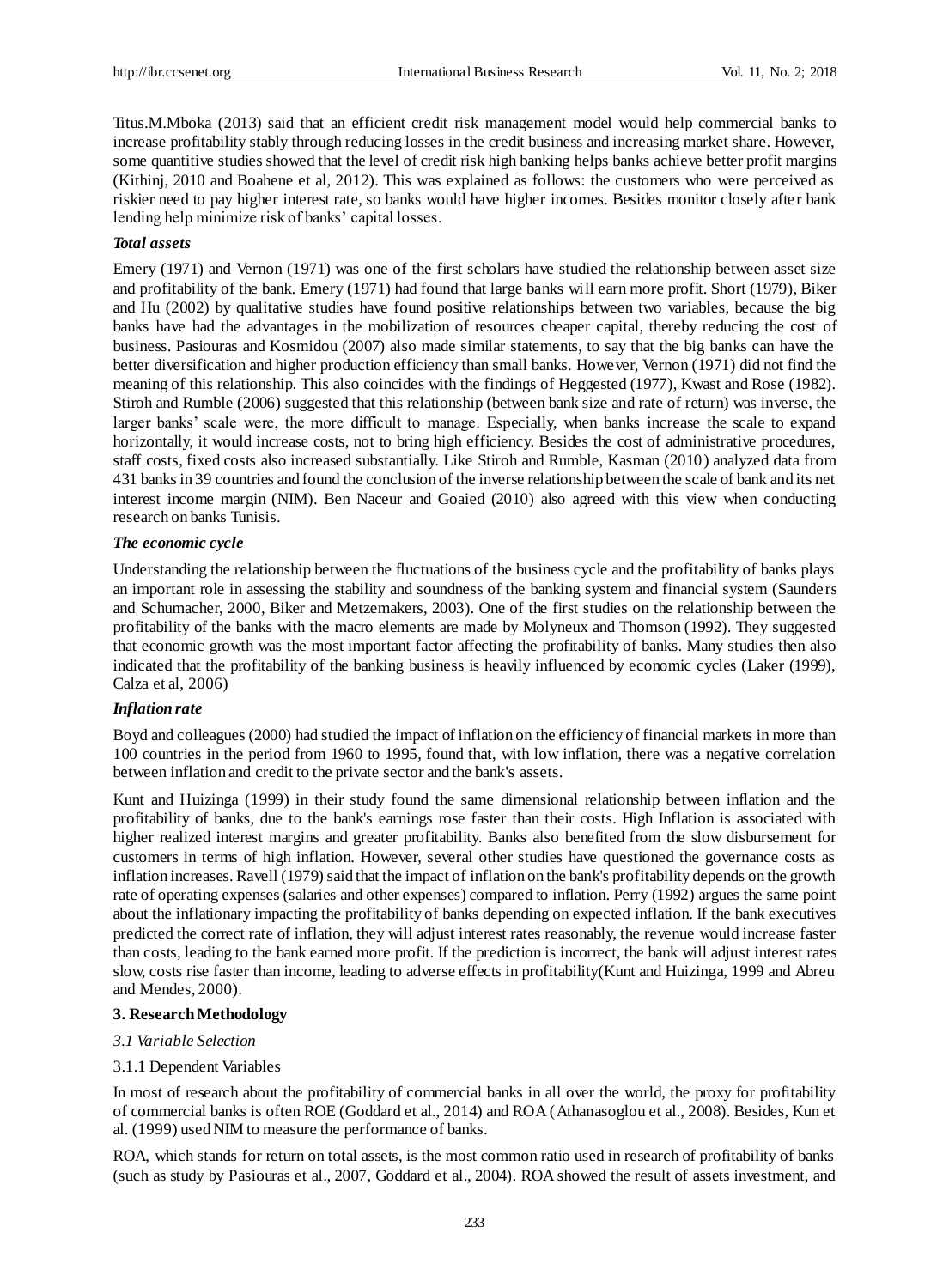more importantly, demonstrated the capabilities of senior executives in the use of financial resources to make profit (Hassan et al., 2003). For each bank, ROA depends on its strategic decisions of the bank and is also influenced by economic factors which the bank cannot control. Rivard et al. (1997) argued that ROA is the best indicator to measure the profitability of banks. Besides, ROA is also the best measure of the ability to generate income of the total assets of the bank. However, the use of ROA faces some limitations, such as ROA exc luding off-balance-sheet activities, profit of which was cumulative with the profit of the bank whereas the denominator excluded those items.

ROE, which stands for return on equity, shows the ability to generate profits and added value to shareholders. ROE is considered one of the most comprehensive indicators to evaluate the profitability of commercial banks, because, the ultimate goal of a bank is generally assumed to maximize net assets value, thereby, creating added value for shareholders.

Furthermore, some other empirical studies suggested to use NIM (Net Interest Margin) to measure the profitability of commercial banks. This was because for the majority of commercial banks, net interest income usually accounted for the largest proportion. Thus, for a bank with high net interest margin, its ROA and ROE were usually higher than those of other banks.

With advantages and disadvantages of all of three measures, this research used all of the three variables ROA, ROE, NIM as dependent variables as proxies for profitability of bank.

### 3.1.2 Independent Variables

According to previous literature, these variables are divided into two categories: bank-specific variables and macroeconomic variables (Molyneux et al., 1992; Pasiouras et al., 2007; Athanasoglou et al., 2008 and Dietrich et al., 2011). Bank specific variables are internal factors and are able to be controlled by the managers of banks whereas other factors are external and are not able to be controlled by the managers.

## 3.1.2.1 Bank Specific Factors

**Capital structure (CAP):** capital structure was defined by using the equity to total assets ratio. Previous literature found mixed results about the relationship between the capital ownership and the performance of a bank. Berger et al. (1995) tested the hypotheses of information and hypotheses of default cost, showing that the high proportion of equity to total assets will increase operational efficiency due to information problems and the reduction of financial distress costs. However, according to the theory of the balance between risk and returns, the high ratio of capital to assets means the lower profitability. A high ratio of capital to assets reduces capital risk, therefore reduces the yield requirements from the investors. Moreover, more equity also leads to the reduction of profit after tax as a consequence of the tax shield decreasing. Thus, this relationship may be positive (+) or negative.

**Ownership structure (FOR, STATE):** Ownership structure of commercial banks represents the share capital contribution of foreign investors. It will influence on business culture, governance culture, operational process, business strategies, the level of market access and other factors which can impact the ability to make profit of commercial banks. The research collected the state ownership rate as well as foreign ownership rate of banks in the data table (STATE and FOR variables). Anthanasoglou (2005) pointed out that in developing countries, foreign ownership banks had higher NIM and ROA than domestic banks. In contrast, Kosak and Cok (2008) studied banking systems in Eastern European countries and made a point that the ownership structure did not influence on ROA of banks. Therefore, to test the home advantage hypothesis, the research included dummy variable of foreign ownership rate (DUM\_F) in the model to complement the continuous variables. DUM\_F takes on value of 1 if the bank has foreign ownership and 0 otherwise. Obviously, the level of governance and the operational capacity of Vietnam's banks were much lower than foreign commercial banks and financial institutions. The participation of foreign investors in Vietnam's banks will help these banks to take advantages of experience and management capabilities of the partners to enhance the operating efficiency and profitability. Thus, the research expected the negative impact of state ownership and positive impact of foreign ownership on the profitability of banks.

**Credit Risk (Nonperforming loans – NPL):**For most of Vietnam's banks, credit risk is the most important business, which makes the largest share of profit to banks. Thus, managing lending portfolio efficiently is considered one of the most important factors influencing on the profitability of commercial banks. The level of credit risk and the quality of lending portfolios of banks may be measured by the three following ratio: (i) NPL 1= Impaired loans/gross loans, (ii) NPL2 = Loan Loss reserve/ Gross Loans, (iii) NPL3 = Loan Loss provisions/Net interest Revenues. Poor asset quality will result in poor performance of banks because of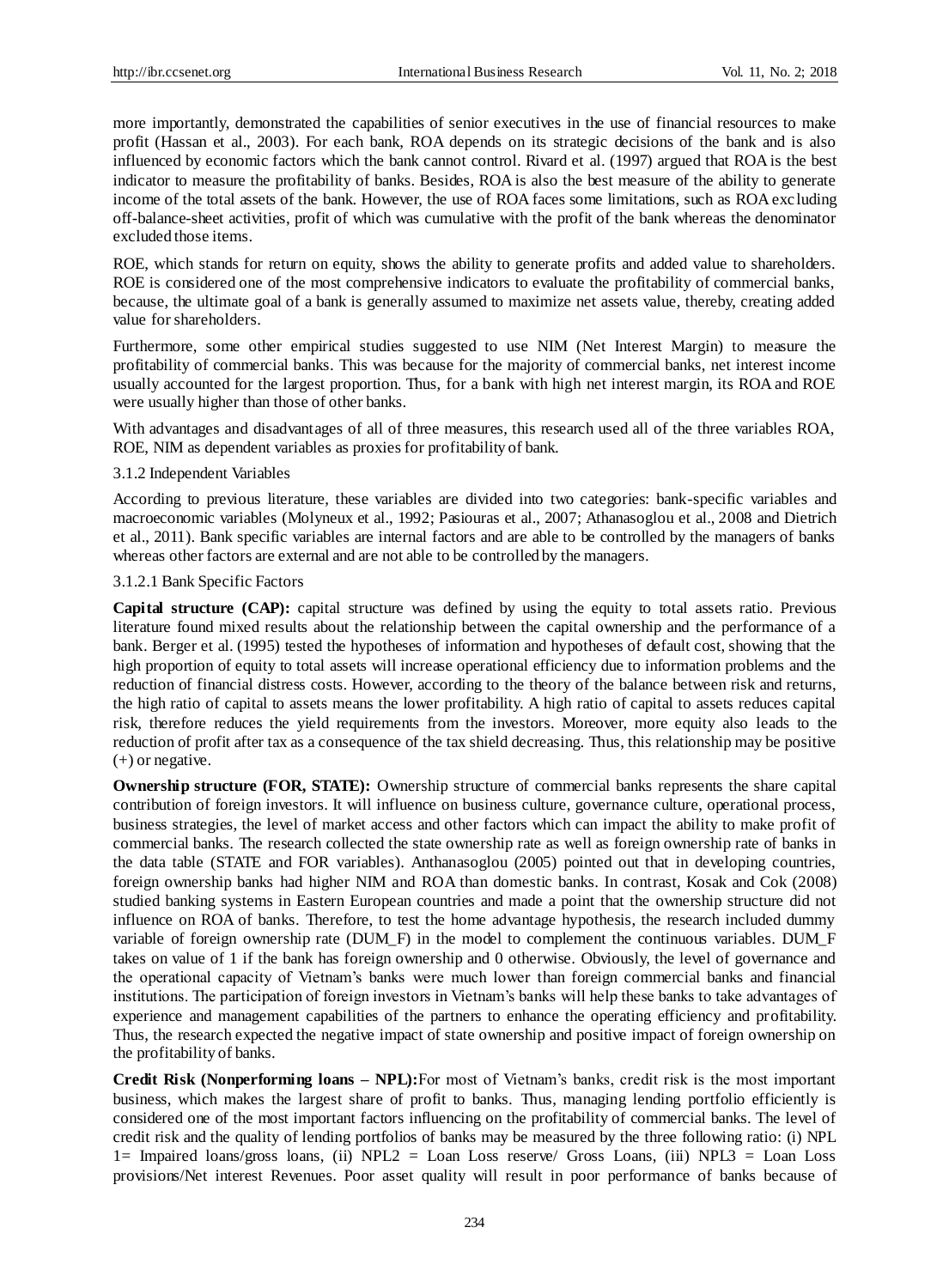increasingly expense to set up reserve negatively impact on the profits of the banks. Thus, this relationship is expected negative.

**Liquidity Risk (LIQ):** Besides credit risk, liquidity risk is one of frequent risk to commercial banking business. Liquidity risk is losses that face banks for not meeting withdrawal demands at reasonable cost. For Vietnam commercial banks, past events indicated the high possibilities of vulnerability to liquidity risk, as evidenced by the liquidity crises and deposit interest rate racing in the banking system in 2008 and 2011. In this research, two following liquidity ratios are considered: (i)  $LIQ1 = Liquid$  assets on Deposit and Short-term funding, (ii)  $LIQ2$ = Liquid assets on total Deposit and borrowing. It is expected that these two liquidity ratios negatively influence on the profitability of banks.

Besides the two liquidity ratios above, the ratios of Loans to Total assets (LA) and Deposit and short-term funding to total assets (DEPO) are also considered. The ratio of Loans to Total assets represents income sources, and measures the liquidity of the banks' assets. Higher LA means higher profitability to banks as a result of interest income increasing. However, too high LA also means the banks' liquidity decreasing. DEPO is another indicator measuring liquidity, but on the right side (liabilities and equity) of the balance sheet. According to Trujilo-Ponce (2011), deposit is not as costly as other funds, and is one of stable funds to banks. Thus high proportion of deposit means high operational efficiency. The study of Chu and Lim (1998) showed that big banks may attract more deposit and other funds, resulting in wider net interest margin, whereas small banks regularly raising more funds by buying on interbank market and obviously, more costly than deposit (Lim and Randhawa, 2005).

For the economies with undeveloped financial markets as Vietnam, commercial banks mainly raise funds from deposit to finance business, and lending is the main activity which brings the main income. It is expected that LA and DEPO positively impact on the profitability of banks.

**Scale (SIZE):** The size of commercial banks will affect the competitive position as well as developing potential and making profit as a result of economy of scale. The scale of a bank is reflected by its total assets. Similar to previous study, this research also use normal logarithm of total assets to decrease the skewness of asset distributions. This variable reflects advantages of cost decreasing as a result of economy of scale. Differences in cost as a result of economy of scale may cause positive relationship between size and profitability of banks if the relationship is significant according to the studies of Molyneux and Thorton (1992), Bikker and Hu (2002),Boyd and Runkle(2000), Athanasoglouet al (2008) said that the increase in the size of the credit institutions, for example, the expansion of their market can help banks to save marginal cost. However, too large scale may negatively impact on profitability because of ineffective asset management. Therefore, this relationship may be positive or negative.

**Cost to income** (CI): This isthe criteriato measure the performance of the bank. It said costs accounted for what percentage of income. The higher this index, the more ineffiicient the banks operate, the lower their profits are. This paper expects negative correlation with this variable.

3.1.2.2 Macroeconomic Factors

The performance of a bank is sensitive to macroeconomic conditions. Economic growth encourages banks to lend more, allows them to have higher returns and improves asset quality. According to Bikker and Hu (2002), the cyclical changes may occur with the bank's profits.

**The Growth of Gross Domestic Product (GDP):** the banks'profitability depends greatly on the capital demand of the individuals and organizations in the economy. In conditions of high economic growth, banks will have more opportunities to generate profit and increase profitability. Thus, the impact of economic growth on the profitability of the banks has become more obvious. GDP grow this expected to have a positive correlation with the profitability of the bank in this paper, similar to the finding of Pasiouras and Kosmidou (2007).

## **Inflation (INF)**

**Inflation impactsonthe purpose ofdepositors andborrowers. This, in turn, affectsthecosts andincomeorthe** profitability of banks. The research selected Consumer Price Index (CPI) to present inflation. Previous studies found mixed findings of the relationship between inflation and profitability. Most of studies found a positive correlation between these two variables (Bourke, 1989, Molyneux and Thornton, 1992). In developing economies, a relative high inflation rate would support the growth and development of the economy as a result of increasing demands for investment. However, too high inflation rate may cause instabilities, raising bad debts, hence reduce the profitability of banks. Therefore, mixed results were expected for this relation.

All of variables which were used in the study were summarized in the following table: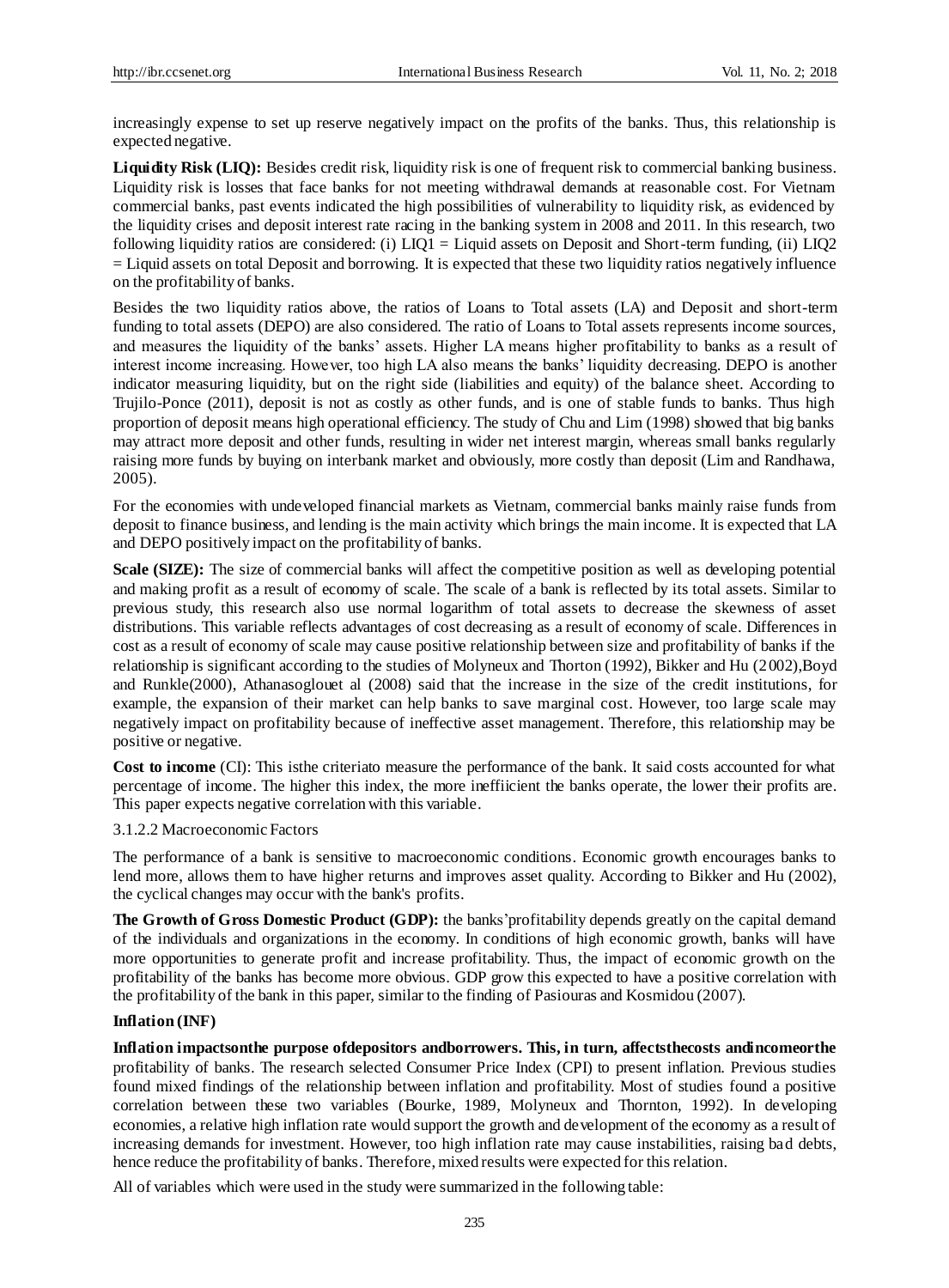|                                   | Variable       | Description                                     | Symbol           | Expectation |  |  |  |  |
|-----------------------------------|----------------|-------------------------------------------------|------------------|-------------|--|--|--|--|
|                                   | Profitability  | Net profit / Total asset                        | <b>ROA</b>       |             |  |  |  |  |
| Depend<br>variabl<br>$_{\rm ent}$ |                | Net profit / Equity                             | <b>ROE</b>       |             |  |  |  |  |
|                                   |                | Net Interest Income /                           | <b>NIM</b>       |             |  |  |  |  |
|                                   |                | <b>Average Interest Earning Asset</b>           |                  |             |  |  |  |  |
|                                   | <b>Size</b>    | Ln(Total Asset)                                 | <b>SIZE</b>      | $+/-$       |  |  |  |  |
|                                   | Capital ratio  | Equity / Total Asset                            | <b>CAP</b>       | $+/-$       |  |  |  |  |
|                                   | Credit risk    | Impaired loan / Gross loan                      | NPL <sub>1</sub> |             |  |  |  |  |
| Independent variables             |                | Loan loss reserve / Gross loan                  | NPL2             |             |  |  |  |  |
|                                   |                | Loan loss provision / Net interest revenues     | NPL <sub>3</sub> |             |  |  |  |  |
|                                   | Ownership      | <b>STATE</b>                                    |                  |             |  |  |  |  |
|                                   | Structure      | Dummy=1 if the bank have foreign ownership, $0$ | DUM F            | $^{+}$      |  |  |  |  |
|                                   |                | otherwise.                                      |                  |             |  |  |  |  |
|                                   | Liquidity      | Loan / Total asset                              | LA               | $^{+}$      |  |  |  |  |
|                                   |                | Liquid asset / Deposit & ST funding             | LIO1             |             |  |  |  |  |
|                                   |                | Liquid asset/Total deposit & Borrowing          | LIQ <sub>2</sub> |             |  |  |  |  |
|                                   |                | Deposit & ST funding / Total asset              | <b>DEPO</b>      | $^{+}$      |  |  |  |  |
|                                   | Efficiency     | Cost to Income                                  | CI               |             |  |  |  |  |
|                                   | Economic cycle | GDP growth rate                                 | <b>GDP</b>       | $^{+}$      |  |  |  |  |
|                                   | Inflation      | Inflation growth rate                           | <b>INF</b>       | $+/-$       |  |  |  |  |

#### Table 3.1. Lists of variables used

*3.2 Data Description and Summary Statistics*

Data included annual data of 13 commercial banks over the period from 2006 to 2015, which were taken from the database bank scope by BVD, supplemented by the financial statements of banks. For macro-economic data, the research used data which were collected and calculated from statistical reports and information published by General Statistics Office of Vietnam and State Bank of Vietnam over the period from 2006 to 2015. The banks in the sample have the most complete disclosure data, however, some of them had not been full and some had merged, thus, the research used unbalanced panel data with118 observations for the final sample.

The descriptive statistics of variables were presented on table 3.3. This table showed that the group of variables reflecting the profitability of Vietnam commercial banks, which included Return on Assets (ROA), Return on Equity (ROE), and Net Interest Margin (NIM), were at the medium level with the value of 1.19%, 13.26% and 3.33%, respectively. This indicated that the profitability of Vietnam banks were average (As mentioned above, typically, ROA of 1% -2% and ROE of 10% - 20% revealed a medium level for the profitability of the banks). At the same time, the high Standard Deviations of the variables showed the great volatilities of variables during the period of study. More specifically, ROA fluctuated from 0.026% to 2.707%, the variability of ROE was even greater, from 0.305% to 44.253%, whereas the range of NIM was from 0.53% to 7.306%. This was explained by (i) firstly, recent economic shocks significantly impacted on business operations of the banks; (ii) secondly, there were significant gaps between groups of banks in term of capital structure, business capacity, and profitability.

|                  | Mean                | Median     | Maximum                                                   | Minimum        | Std. Dev   | N   |  |  |  |  |  |
|------------------|---------------------|------------|-----------------------------------------------------------|----------------|------------|-----|--|--|--|--|--|
|                  | Dependent Variables |            |                                                           |                |            |     |  |  |  |  |  |
| <b>ROA</b>       | 1.1422735           | 1.209      | 2.707                                                     | 0.026          | 0.62718984 | 117 |  |  |  |  |  |
| <b>ROE</b>       | 13.2619573          | 13.03      | 44.253                                                    | 0.305          | 8.13998114 | 117 |  |  |  |  |  |
| <b>NIM</b>       | 3.33200855          | 3.301      | 7.306                                                     | 0.53           | 1.09656186 | 117 |  |  |  |  |  |
|                  |                     |            | Explanatory<br>Variables                                  |                |            |     |  |  |  |  |  |
| CAP              | 9.432222222         | 8.269      | 38.675                                                    | 3.799          | 4.57889158 | 117 |  |  |  |  |  |
| <b>CI</b>        | 46.1957692          | 43.167     | 87.184                                                    | 24.412         | 13.059065  | 117 |  |  |  |  |  |
| <b>DEPO</b>      |                     |            |                                                           |                | 6.15775294 | 117 |  |  |  |  |  |
|                  | 83.63               | 84.97      | 94.03                                                     | 58.24          |            |     |  |  |  |  |  |
| LA               | 51.7660342          | 53.851     | 80.838                                                    | 22.005         | 13.6941884 | 117 |  |  |  |  |  |
| LIQ1             | 29.3093333          | 27.681     | 91.609                                                    | 7.161          | 15.1584014 | 117 |  |  |  |  |  |
| LIQ <sub>2</sub> | 29.3025981          | 28.245     | 87.989                                                    | 7.022          | 14.5665103 | 107 |  |  |  |  |  |
| NPL1             | 2.26535965          | 1.877      | 11.399                                                    | 0.083          | 1.73679423 | 114 |  |  |  |  |  |
| NPL <sub>2</sub> | 1.3885812           | 1.182      | 4.341                                                     | 0.013          | 0.76784915 | 117 |  |  |  |  |  |
| NPL3             | 17.3760603          | 14.2365    | 104.364                                                   | $-29.937$      | 14.7365099 | 116 |  |  |  |  |  |
| <b>SIZE</b>      | 11.2678407          | 11.5601559 | 13.5663868                                                | 7.18692144     | 1.18390352 | 110 |  |  |  |  |  |
| <b>STATE</b>     | 13.96               | 0          |                                                           | $\overline{0}$ | 30.5246165 | 118 |  |  |  |  |  |
|                  |                     |            | 100.00                                                    |                |            |     |  |  |  |  |  |
| DUM F            | 0.25                | $\Omega$   |                                                           | $\theta$       | 0.43728847 | 118 |  |  |  |  |  |
| <b>INF</b>       |                     |            |                                                           |                | 6.36035181 | 118 |  |  |  |  |  |
|                  | 9.43                | 7.39       | 23.12                                                     | 0.63           |            |     |  |  |  |  |  |
| <b>GDP</b>       |                     |            |                                                           |                | 0.61876991 | 118 |  |  |  |  |  |
|                  | 6.01                | 6.00       | 7.10                                                      | 5.20           |            |     |  |  |  |  |  |
|                  |                     |            | <sup>1</sup> Results are based on author' own computation |                |            |     |  |  |  |  |  |

Table 3.2. Summary Statistics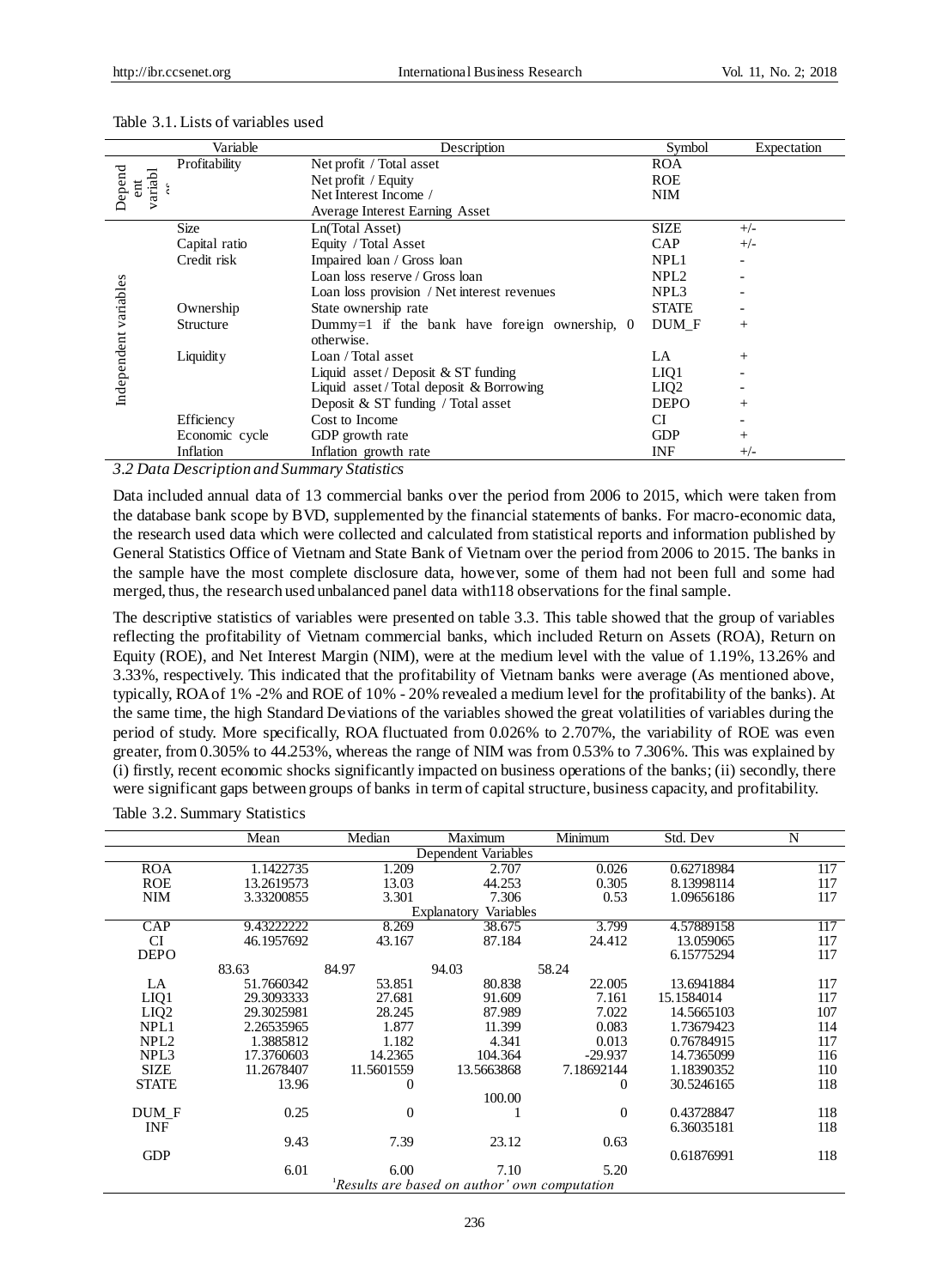Regarding explanatory variables, the means of group variables including CAP, DEPO, LA, and SIZE were 9.43%, 83.63%, 51.77%, and 11.27 respectively. With high figure, CAP pointed out that Vietnam banking system generally coped with regulatory requirements of minimum capital adequacy ratio. The high value for the means of DEPO and LA revealed that the main business of the banks was raising funds and lending. However, the figure of 51.77% for loans to assets, which was not too high, indicated that Vietnam banks noticed diversify business to spread risks. The medium standard deviations of these variables showed that the data series were relatively homogeneous and stable. Besides, the means of variables reflecting liquidity including LIQ1 and LIQ2 were 29.31% and 29.30%, respectively. The standard deviations of the two variables, 15.16% and 14.57%, respectively, indicated the high degree of dispersion of the two series.

The means of variables representing assets quality (NPL1, NPL2, NPL3) were 2.27%, 1.39%, and 17.38%, respectively. The high standard deviations (1.74%, 0.77% and 14.74%, respectively) showed the wide dispersion as well as heterogeneous of the data.

|                  | <b>CAP</b> | CI       | <b>DEPO</b> | LA       | LI <sub>O1</sub> | LIO2     | NPL1                                         | NPL <sub>2</sub> | NPL3     | <b>SIZE</b> | <b>STATE</b> | DUM F    | <b>GDP</b> | <b>INF</b> |
|------------------|------------|----------|-------------|----------|------------------|----------|----------------------------------------------|------------------|----------|-------------|--------------|----------|------------|------------|
| CAP              | 1.000      | $-0.100$ | $-0.484$    | 0.127    | 0.227            | 0.258    | 0.074                                        | $-0.153$         | $-0.061$ | $-0.639$    | $-0.256$     | $-0.008$ | 0.086      | 0.074      |
| CI               | $-0.100$   | 1.000    | 0.268       | 0.089    | $-0.395$         | $-0.390$ | 0.229                                        | 0.038            | 0.053    | 0.149       | $-0.109$     | 0.288    | $-0.417$   | $-0.264$   |
| <b>DEPO</b>      | $-0.484$   | 0.268    | 1.000       | $-0.114$ | $-0.273$         | $-0.207$ | 0.056                                        | 0.265            | $-0.018$ | 0.331       | 0.060        | 0.165    | $-0.331$   | $-0.190$   |
| LA               | 0.127      | 0.089    | $-0.114$    | 1.000    | $-0.594$         | $-0.601$ | $-0.032$                                     | $-0.029$         | 0.161    | $-0.128$    | 0.198        | 0.127    | $-0.049$   | $-0.149$   |
| LIO1             | 0.227      | $-0.395$ | $-0.273$    | $-0.594$ | 1.000            | 0.992    | $-0.083$                                     | $-0.120$         | $-0.255$ | $-0.214$    | $-0.009$     | $-0.244$ | 0.387      | 0.177      |
| LI <sub>02</sub> | 0.258      | $-0.390$ | $-0.207$    | $-0.601$ | 0.992            | 1.000    | $-0.071$                                     | $-0.099$         | $-0.276$ | $-0.233$    | $-0.034$     | $-0.241$ | 0.355      | 0.181      |
| NPL1             | 0.074      | 0.229    | 0.056       | $-0.032$ | $-0.083$         | $-0.071$ | 1.000                                        | 0.526            | 0.333    | 0.023       | $-0.054$     | 0.051    | $-0.179$   | $-0.101$   |
| NPL <sub>2</sub> | $-0.153$   | 0.038    | 0.265       | $-0.029$ | $-0.120$         | $-0.099$ | 0.526                                        | 1.000            | 0.259    | 0.410       | 0.390        | 0.072    | $-0.200$   | $-0.043$   |
| NPL3             | $-0.061$   | 0.053    | $-0.018$    | 0.161    | $-0.255$         | $-0.276$ | 0.333                                        | 0.259            | 1.000    | 0.153       | 0.235        | $-0.002$ | 0.031      | $-0.164$   |
| <b>SIZE</b>      | $-0.639$   | 0.149    | 0.331       | $-0.128$ | $-0.214$         | $-0.233$ | 0.023                                        | 0.410            | 0.153    | 1.000       | 0.527        | 0.193    | $-0.223$   | $-0.143$   |
| <b>STATE</b>     | $-0.256$   | $-0.109$ | 0.060       | 0.198    | $-0.009$         | $-0.034$ | $-0.054$                                     | 0.390            | 0.235    | 0.527       | 1.000        | $-0.008$ | 0.124      | $-0.008$   |
| DUM F            | $-0.008$   | 0.288    | 0.165       | 0.127    | $-0.244$         | $-0.241$ | 0.051                                        | 0.072            | $-0.002$ | 0.193       | $-0.008$     | 1.000    | $-0.204$   | $-0.281$   |
| GDP              | 0.086      | $-0.417$ | $-0.331$    | $-0.049$ | 0.387            | 0.355    | $-0.179$                                     | $-0.200$         | 0.031    | $-0.223$    | 0.124        | $-0.204$ | 1.000      | $-0.009$   |
| <b>INF</b>       | 0.074      | $-0.264$ | $-0.190$    | $-0.149$ | 0.177            | 0.181    | $-0.101$                                     | $-0.043$         | $-0.164$ | $-0.143$    | $-0.008$     | $-0.281$ | $-0.009$   | 1.000      |
|                  |            |          |             |          |                  |          | Results are based on author' own computation |                  |          |             |              |          |            |            |

Table 3.3 showed the correlations matrix of explanatory variables. Strong correlations between variables may cause multicollinearity, influencing the efficiency of the estimators. According to Kennedy (2008), the correlations were considered strong when the absolute values of the correlation coefficients were over 0.80. Meanwhile, Anderson, Sweeney and Williams (1990) supposed that the multicolinearity occurred when the correlation coefficients was over 0.7. Basing on these standards, in table 4.4, only LIQ1 and LIQ2 significantly related (with the correlation coefficient of 0.992, however, these two variables will be estimated separately in models. Some noticeable correlations were SIZE and CAP, LIQ2 and LA (with the correlations coefficient over 0.6 to under 0.7). Thus, by testing correlations coefficient, there were not clear signals for multicolinearity.

### *3.3 Model Selection*

The research aims to test hypotheses of factors, which include both of micro and macro influencing on profitability of Vietnam commercial banks. Using Panel data set is the most reasonable method with a range of advantages such as raising the number of data points, partly overcoming the multicollinearity, and being able to address many important questions that cross-sectional or time series data set cannot. It also allows the study to look at the problems of heterogeneity, uncertainty of each bank in the sample of data. Population regression equation is used in the research:

 $PROF_{it} = \beta_0 + \beta_1 STATE_{it} + \beta_2 DUM\_F_{it} + \beta_3 CAP_{it} + \beta_4 SIZE_{it} + \beta_5 CI_{it} + \beta_6 NPL_{it} + \beta_7 LIQ_{it} + \beta_8 GDP_{it} + \beta_9 INF_{it}$  $+ \varepsilon_{it}$ 

With, PROF<sub>it</sub> represented dependent variables including ROA, ROE, NIM. Proxies for credit risk (NPL1, NPL2, NPL3) as well as those for liquidity risk (LIQ1, LIQ2, DEPO, LA) will be put in turn into the regressive model. As a result, there would be twelve models for each dependent variable with various combination of credit risk and liquidity risk independent variables. $\varepsilon_{it} \sim i.i.d$  (0;  $\sigma_i^2$ );  $\sigma_i^2 = \sigma_e^2 \forall i$ ; Cov  $(\varepsilon_{it}, \varepsilon_{jt}) = 0$  when  $i \neq j$ .

Pool OLS estimation will be run first.Pool OLS ignores time and cross-section effects, thus, fixed effects model (FEM) and random effects model (REM) would be used (Maudos and Fernandez, 2004). To compare the efficiency of the two models (fixed effects model and random effects model), Hausman test was performed with the help of Eviews.

Table 3.4 summarised the results of Hausman tests, which was taken from a number of models with three dependent variables (ROA, ROE, NIM, respectively). As can be seen from the table, the fixed effects models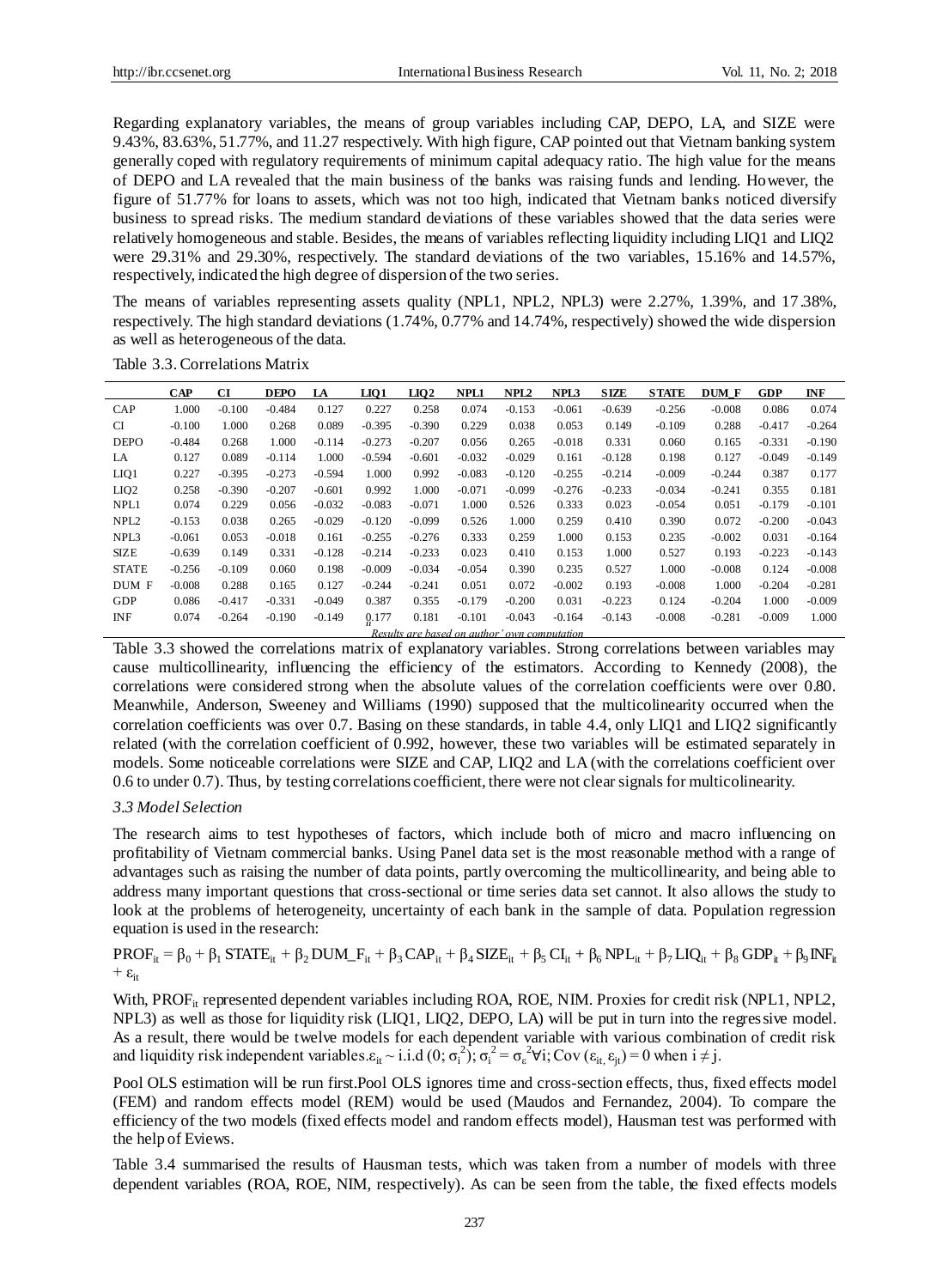were more efficient for two regressions with NIM as dependent variables, and two combinations of NPL1 and DEPO, NPL1 and LA as independent variable, respectively, (the prob-value of under 5%) whereas the random effects model was more efficient for the remaining (the prob-value of over 5%).

Table 3.4. The result of Hausman Test

|                        | <b>ROA</b> |        | <b>ROE</b> |        | <b>NIM</b> |        |
|------------------------|------------|--------|------------|--------|------------|--------|
|                        | $Chi-S$    | Prob   | $Chi-S$    | Prob   | $Chi-S$    | Prob   |
| NPL1, LIQ1             | 14.25273   | 0.1136 | 9.792869   | 0.3675 | 14.8145    | 0.0962 |
| NPL1, LIO <sub>2</sub> | 13.63337   | 0.136  | 9.979473   | 0.3521 | 15.82242   | 0.0707 |
| NPL1, DEPO             | 11.82388   | 0.2234 | 6.182304   | 0.7215 | 25.37758   | 0.0026 |
| NPL1, LA               | 8.935212   | 0.4433 | 6.800709   | 0.6579 | 24.30073   | 0.0039 |
| NPL2, LIO1             | 7.686776   | 0.566  | 5.694026   | 0.7701 | 4.974808   | 0.8365 |
| NPL2, LIO <sub>2</sub> | 7.294443   | 0.6065 | 5.459549   | 0.7926 | 5.941547   | 0.7458 |
| NPL2, DEPO             | 10.54988   | 0.3078 | 5.435087   | 0.7949 | 8.72726    | 0.4628 |
| NPL2. LA               | 6.198607   | 0.7199 | 5.765426   | 0.7631 | 7.713666   | 0.5632 |
| NPL3, LIO1             | 6.487596   | 0.6903 | 7.748867   | 0.5596 | 7.088527   | 0.6279 |
| NPL3, LIQ2             | 7.646947   | 0.5701 | 9.816829   | 0.3655 | 7.154313   | 0.6211 |
| NPL3, DEPO             | 11.29995   | 0.2557 | 5.08142    | 0.8272 | 9.525343   | 0.3903 |
| NPL3, LA               | 7.397701   | 0.5958 | 10.00427   | 0.3501 | 9.248809   | 0.4146 |

(*Note:* Results are based on author' own computation)

## **4. Empirical Results**

Table 4.1, 4.2, 4.3 showed the results of regressions which explored the determinants of profitability of banks:

| Table 4.1. Summary of Results of Regressions of determinants of ROA |  |  |
|---------------------------------------------------------------------|--|--|
|                                                                     |  |  |

| <b>ROA</b>       | Model 1                       | Model 2     | Model 3     | Model 4                       | Model 5     | Model 6     | Model 7     | Model 8       | Model 9     | M odel      | Model         | M odel      |
|------------------|-------------------------------|-------------|-------------|-------------------------------|-------------|-------------|-------------|---------------|-------------|-------------|---------------|-------------|
|                  | (REM)                         | (REM)       | (REM)       | (REM)                         | (REM)       | (REM)       | (REM)       | (REM)         | (REM)       | 10          | 11            | 12          |
|                  |                               |             |             |                               |             |             |             |               |             | (REM)       | (REM)         | (REM)       |
|                  | 3.4271**                      | 3.5402**    | 4.1157**    |                               | 3.4958**    | 3.5452**    | 4.1396**    |               | 3.4905**    | 3.3642**    | 4.0784**      | $3.2753**$  |
|                  | ×.                            | $\ast$      | $\ast$      | 2.3099**                      | $\ast$      | $\ast$      | *.          | 2.4785**      | $\ast$      | ×.          | $\ast$        | ×.          |
| $\mathbf C$      | (4.0134)                      | (4.0027)    | (3.5184)    | (2.4619)                      | (3.9102)    | (3.7978)    | (3.5012)    | (2.5897)      | (4.9355)    | (4.6454)    | (4.4316)      | (3.8021)    |
| <b>STAT</b>      | $-0.0022$                     | $-0.0021$   | $-0.0024$   | $-0.0038$                     | $-0.0030$   | $-0.0029$   | $-0.0025$   | $-0.0038$     | $-0.0009$   | $-0.0008$   | $-0.0006$     | $-0.0073$   |
| E                | $(-1.0508)$                   | $(-0.9753)$ | $(-1.0770)$ | $(-1.6480)$                   | $(-1.0929)$ | $(-1.0379)$ | $(-1.0309)$ | $(-1.4316)$   | $(-0.3749)$ | $(-0.3633)$ | $(-0.2996)$   | $(-1.3199)$ |
|                  |                               |             |             | $-0.2104*$                    |             |             |             | $-0.2351*$    |             | $-0.1623*$  | $-0.1566*$    | $-0.2331*$  |
| DUM              | $-0.1354$                     | $-0.1387$   | $-0.1354$   | $\frac{1}{2}$                 | $-0.1574$   | $-0.1523$   | $-0.1459$   | $\ast$        | $-0.1766$   | *           | $\frac{1}{2}$ | $\ast\ast$  |
| $\rm F$          | $(-1.4375)$                   | $(-1.4197)$ | $(-1.4381)$ | $(-2.2149)$                   | $(-1.6051)$ | $(-1.4857)$ | $(-1.5416)$ | $(-2.4045)$   | $(-2.3004)$ | $(-2.0530)$ | $(-2.1153)$   | $(-2.7701)$ |
|                  | 0.0031                        | 0.0022      | $-0.0027$   | 0.0029                        | $-0.0016$   | $-0.0019$   | $-0.0048$   | 0.0001        | 0.0064      | 0.0085      | 0.0023        | 0.0013      |
| CAP              | (0.3134)                      | (0.2152)    | $(-0.2319)$ | (0.2962)                      | $(-0.1544)$ | $(-0.1768)$ | $(-0.4031)$ | (0.0108)      | (0.7889)    | (1.0346)    | (0.2449)      | (0.1491)    |
|                  | $-0.0073$                     | $-0.0137$   | $-0.0112$   | 0.0278                        | $-0.0103$   | $-0.0150$   | $-0.0168$   | 0.0196        | 0.0012      | 0.0067      | $-0.0001$     | $-0.0017$   |
| <b>SIZE</b>      | $(-1.1401)$                   | $(-0.2547)$ | $(-0.2134)$ | (0.5236)                      | $(-0.1812)$ | $(-0.2533)$ | $(-0.3047)$ | (0.3487)      | (0.0266)    | (0.1468)    | $(-0.0026)$   | $(-0.0337)$ |
|                  | $-0.0380*$                    | $-0.0381*$  | $-0.0375*$  | $-0.0378*$                    | $-0.0384*$  | $-0.0386*$  | $-0.0380*$  | $-0.0379*$    | $-0.0379*$  | $-0.0382*$  | $-0.0373*$    | $-0.0369*$  |
|                  | $\frac{1}{2} \mathbb{C} \neq$ | **          | $\ast$      | $\frac{1}{2} \mathbb{C} \neq$ | **          | **          | $\gg 1$     | $\ast\ast$    | $\gg 1$     | $\ast\ast$  | $\ast$        | $\ast$      |
| CI               | $(-11.515)$                   | $(-11.401)$ | $(-11.131)$ | $(-11.678)$                   | $(-11.427)$ | $(-11.310)$ | $(-11.312)$ | $(-11.535)$   | $(-14.536)$ | $(-14.675)$ | $(-14.275)$   | $(-13.520)$ |
|                  | 0.0047                        | 0.0048      | 0.0041      | 0.0080                        | 0.0054      | 0.0053      | 0.0048      | 0.0087        | 0.0008      | 0.0003      | $-0.0002$     | 0.0024      |
| <b>INF</b>       | (0.8204)                      | (0.8237)    | (0.7115)    | (1.4150)                      | (0.9474)    | (0.9066)    | (0.8374)    | (1.5327)      | (0.1759)    | (0.0604)    | $(-0.0435)$   | (0.5275)    |
|                  | $-0.0701$                     | $-0.0772$   | $-0.0823$   | $-0.0330$                     | $-0.0740$   | $-0.0732$   | $-0.0839$   | $-0.0429$     | $-0.0568$   | $-0.0402$   | $-0.0755$     | $-0.0389$   |
| <b>GDP</b>       | $(-1.0958)$                   | $(-1.1810)$ | $(-1.2820)$ | $(-0.5337)$                   | $(-1.1629)$ | $(-1.1032)$ | $(-1.3174)$ | $(-0.6941)$   | $(-1.1404)$ | $(-0.7839)$ | $(-1.5227)$   | $(-0.7796)$ |
|                  | $-0.0217$                     | $-0.0212$   | $-0.0220$   | $-0.0190$                     |             |             |             |               |             |             |               |             |
| NPL1             | $(-1.1194)$                   | $(-1.0813)$ | (0.2595)    | $(-1.0010)$                   |             |             |             |               |             |             |               |             |
|                  |                               |             |             |                               | $-0.0094$   | $-0.0025$   | $-0.0086$   | $-0.0229$     |             |             |               |             |
| NPL <sub>2</sub> |                               |             |             |                               | $(-0.1502)$ | $(-0.0395)$ | $(-0.1440)$ | $(-0.3831)$   |             |             |               |             |
|                  |                               |             |             |                               |             |             |             |               | $-0.0156*$  | $-0.0160*$  | $-0.0155*$    | $-0.0149*$  |
|                  |                               |             |             |                               |             |             |             |               | $\ast$      | **          | $\ast$        | $\ast\ast$  |
| NPL3             |                               |             |             |                               |             |             |             |               | $(-7.8342)$ | $(-7.9433)$ | $(-7.9255)$   | $(-7.1892)$ |
|                  | 0.0003                        |             |             |                               | 0.0008      |             |             |               | $-0.0009$   |             |               |             |
| LIQ1             | (0.0993)                      |             |             |                               | (0.2679)    |             |             |               | $(-0.3552)$ |             |               |             |
|                  |                               | 0.0005      |             |                               |             | 0.0009      |             |               |             | $-0.0019$   |               |             |
| LIO <sub>2</sub> |                               | (0.1662)    |             |                               |             | (0.2610)    |             |               |             | $(-0.7260)$ |               |             |
|                  |                               |             | $-0.0063$   |                               |             |             | $-0.0057$   |               |             |             | $-0.0057$     |             |
| <b>DEPO</b>      |                               |             | (0.3918)    |                               |             |             | $(-0.7692)$ |               |             |             | $(-0.9795)$   |             |
|                  |                               |             |             | $0.0097**$                    |             |             |             | $0.0096**$    |             |             |               |             |
|                  |                               |             |             | $\frac{1}{2}$                 |             |             |             | $\frac{1}{2}$ |             |             |               | 0.0040      |
| LA               | ***                           |             |             | (2.7563)                      |             |             |             | (2.5538)      |             |             |               | (1.0653)    |

 $\overline{(\begin{array}{c} * \ * \ * \ * \end{array})}$ denote statistical significance at the  $10\%, 5\%,$  and 1% level, respectively)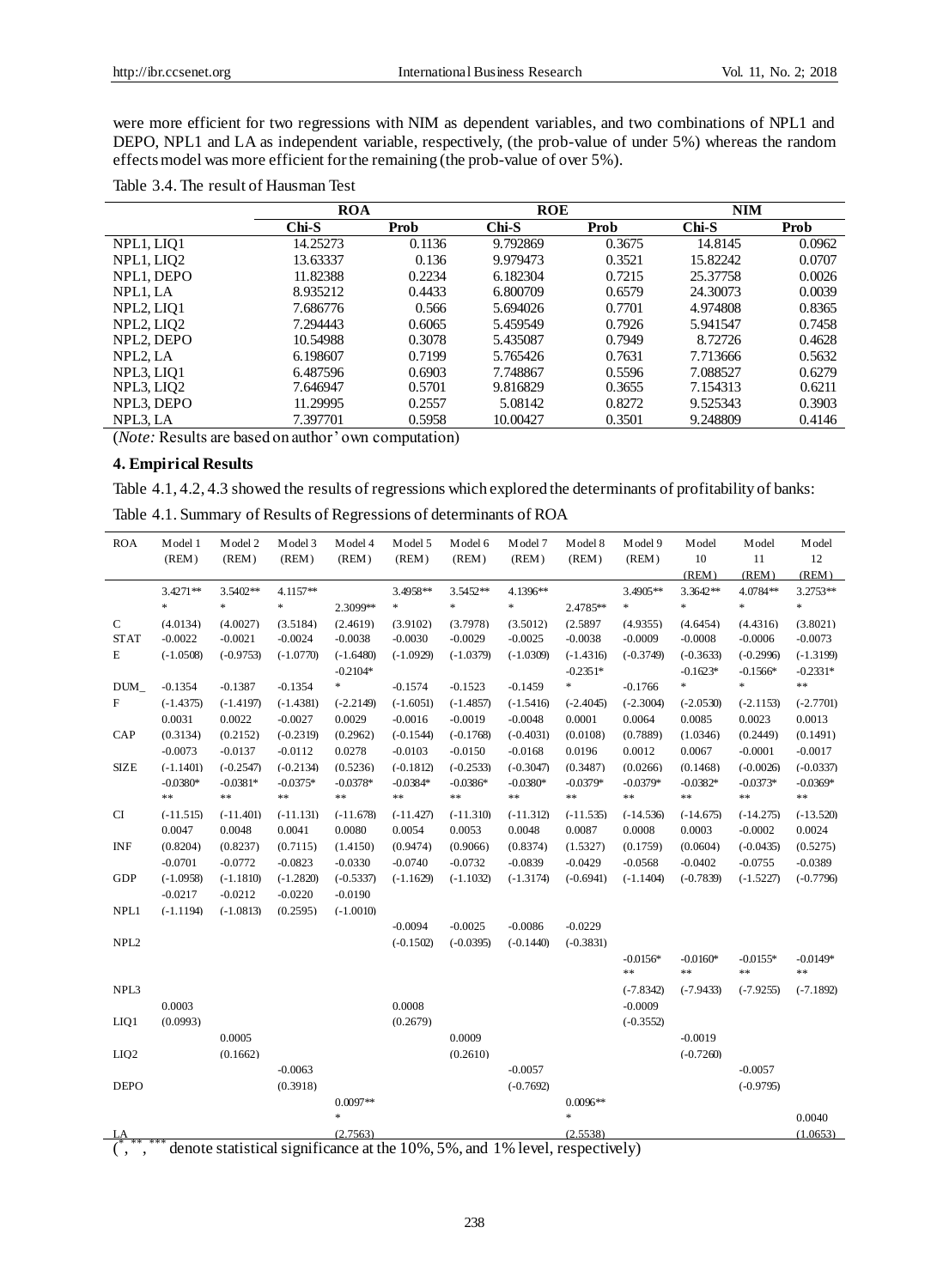|  | Table 4.2. Summary of Results of Regressions of determinants of ROE |
|--|---------------------------------------------------------------------|

| <b>ROE</b>        | Model 1<br>(REM)          | Model 2<br>(REM) | Model 3<br>(REM) | Model 4<br>(REM)                              | Model 5<br>(REM)     | Model 6<br>(REM)         | Model 7<br>(REM)                                                                           | Model 8<br>(REM)         | Model 9<br>(REM)         | Model<br>$10\,$          | Model<br>11                                                   | M odel<br>12          |
|-------------------|---------------------------|------------------|------------------|-----------------------------------------------|----------------------|--------------------------|--------------------------------------------------------------------------------------------|--------------------------|--------------------------|--------------------------|---------------------------------------------------------------|-----------------------|
|                   |                           |                  |                  |                                               |                      |                          |                                                                                            |                          |                          | (REM)                    | (REM)                                                         | (REM)                 |
|                   | 29.9951*<br>$\frac{1}{2}$ | 29.4416*<br>×    | 51.9592*<br>**   | 33.4406*<br>$\frac{d\mathbf{x}}{d\mathbf{x}}$ | 31.4608*<br>$\ast$   | 30.1909*<br>$\ast$       | 52.2545*<br>**                                                                             | 35.2114*<br>$\ast$       | 31.4285*<br>$\ast\ast$   | 27.9573*<br>$\ast$       | 52.0242*<br>$\ast\ast$                                        | 37.4302*<br>$\ast$    |
| $\mathbf C$       | (2.5994)                  | (2.4581)         | (3.1675)         | (2.4539)                                      | (2.6425)             | (2.4142)                 | (3.1552)                                                                                   | (2.5749)                 | (3.2664)                 | (2.8244)                 | (3.8789)                                                      | (3.4492)              |
| <b>STAT</b>       | $-0.0018$                 | $-0.0006$        | 0.0040           | 0.0046                                        | $-0.0078$            | $-0.0070$                | 0.0061                                                                                     | 0.0081                   | 0.0235                   | 0.0222                   | 0.0328                                                        | 0.0379                |
| Е                 | $(-0.0586)$               | $(-0.0201)$      | (0.1138)         | (0.1278)                                      | $(-0.2091)$          | $(-0.1814)$              | (0.1608)                                                                                   | (0.2094)                 | (0.7934)                 | (0.7756)                 | (1.0905)                                                      | (1.3509)              |
|                   | $-2.8837*$                | $-2.8964*$       | $-3.4851*$       | $-3.7421*$                                    | $-2.9972*$           | $-2.9655*$               | $-3.6281*$                                                                                 | $-3.9024*$               | $-3.2197*$               | $-3.0392*$               | $-3.6356*$                                                    | $-3.6112*$            |
| <b>DUM</b>        | $\ast$                    | ×.               | **               | $\ast$                                        | $\frac{1}{2}$        | $\frac{1}{2}$            | $\ast$                                                                                     | $\ast$                   | $\ast\ast$               | $\ast$                   | $\ast$                                                        | $\ast\ast$            |
| $\_F$             | $(-2.2685)$               | $(-2.1931)$      | $(-2.6299)$      | $(-2.7078)$                                   | $(-2.2963)$          | $(-2.1620)$              | $(-2.7292)$                                                                                | $(-2.7923)$              | $(-3.0679)$              | $(-2.8031)$              | $(-3.3686)$                                                   | $(-3.2606)$           |
|                   | $-0.6200*$                | $-0.6252*$       | $-0.7093*$       | $-0.5736*$                                    | $-0.6473*$           | $-0.6451*$               | $-0.7200*$                                                                                 | $-0.5903*$               | $-0.5390*$               | $-0.5137*$               | $-0.6295*$                                                    | $-0.5036*$            |
|                   | **                        | **               | **               | $\pm$                                         | $\ast$               | $\frac{1}{2}$ :          | $\ast\ast$                                                                                 | **                       | $\frac{1}{2}$            | $\ast$                   | $\frac{1}{2}$ :                                               | $\ast$                |
| CAP               | $(-4.6178)$               | $(-4.5426)$      | $(-4.3380)$      | $(-4.0557)$                                   | $(-4.7105)$          | $(-4.5455)$              | $(-4.3220)$                                                                                | $(-4.1349)$              | $(-4.8455)$              | $(-4.5289)$              | $(-4.6620)$                                                   | $(-4.3974)$           |
|                   | 0.6278                    | 0.6385           | 0.1470           | 0.2554                                        | 0.5186               | 0.5737                   | 0.0808                                                                                     | 0.1998                   | 0.6704                   | 0.8337                   | 0.2411                                                        | 0.2811                |
| <b>SIZE</b>       | (0.8849)                  | (0.8660)         | (0.1966)         | (0.3297)                                      | (0.6828)             | (0.7195)                 | (0.1035)                                                                                   | (0.2482)                 | (1.1151)                 | (1.3528)                 | (0.3919)                                                      | (0.4542)              |
|                   | $-0.3874*$<br>**          | $-0.3892*$<br>** | $-0.3879*$<br>** | $-0.4040*$<br>**                              | $-0.4004*$<br>$\ast$ | $-0.4040*$<br>$\ast\ast$ | $-0.3947*$<br>**                                                                           | $-0.4080*$<br>$\ast\ast$ | $-0.3936*$<br>$\ast\ast$ | $-0.3981*$<br>$\ast\ast$ | $-0.3889*$<br>$\frac{1}{2} \mathbb{C} \frac{1}{2} \mathbb{C}$ | $-0.4037*$<br>$\gg 1$ |
| CI                | $(-8.7382)$               | $(-8.6827)$      | (08.1984)        | $(-8.6519)$                                   | $(-8.9552)$          | $(-8.8581)$              | $(-8.3577)$                                                                                | $(-8.7058)$              | $(-10.989)$              | $(-11.091)$              | $(-10.208)$                                                   | $(-10.876)$           |
|                   | 0.0301                    | 0.0305           | 0.0325           | 0.0540                                        | 0.0332               | 0.0320                   | 0.0421                                                                                     | 0.0623                   | $-0.0228$                | $-0.0290$                | $-0.0238$                                                     | $-0.0138$             |
| INF               | (0.3969)                  | (0.3948)         | (0.4091)         | (0.6676)                                      | (0.4366)             | (0.4106)                 | (0.5304)                                                                                   | (0.7678)                 | $(-0.3673)$              | $(-0.4600)$              | $(-0.3631)$                                                   | $(-0.2065)$           |
|                   | $-0.4283$                 | $-0.3241$        | $-0.1502$        | 0.2481                                        | $-0.4830$            | $-0.3228$                | $-0.2323$                                                                                  | 0.0997                   | $-0.2773$                | 0.0985                   | $-0.1008$                                                     | 0.1859                |
| <b>GDP</b>        | $(-0.5020)$               | $(-0.3713)$      | $(-0.1689)$      | (0.2802)                                      | $(-0.5708)$          | $(-0.3649)$              | $(-0.2627)$                                                                                | (0.1133)                 | $(-0.4042)$              | (0.1389)                 | $(-0.1402)$                                                   | (0.2626)              |
|                   | $-0.3269$                 | $-0.3258$        | $-0.3479$        | $-0.3191$                                     |                      |                          |                                                                                            |                          |                          |                          |                                                               |                       |
| NPL1              | $(-1.2649)$               | $(-1.2434)$      | $(-1.2888)$      | $(-1.1724)$                                   |                      |                          |                                                                                            |                          |                          |                          |                                                               |                       |
|                   |                           |                  |                  |                                               | 0.0341               | 0.0058                   | $-0.4232$                                                                                  | $-0.5337$                |                          |                          |                                                               |                       |
| NPL <sub>2</sub>  |                           |                  |                  |                                               | (0.0409)             | (0.0068)                 | $(-0.5001)$                                                                                | $(-0.6254)$              |                          |                          |                                                               |                       |
|                   |                           |                  |                  |                                               |                      |                          |                                                                                            |                          | $-0.1898*$               | $-0.1956*$               | $-0.1988*$                                                    | $-0.2007*$            |
|                   |                           |                  |                  |                                               |                      |                          |                                                                                            |                          | $\pm 1$                  | $\ast$                   | $\frac{1}{2}$                                                 | $\pm\pm$              |
| NPL3              |                           |                  |                  |                                               |                      |                          |                                                                                            |                          | $(-6.9431)$              | $(-7.0348)$              | $(-7.0059)$                                                   | $(-7.0747)$           |
|                   | $0.1197**$                |                  |                  |                                               | $0.1253**$           |                          |                                                                                            |                          | $0.1001**$               |                          |                                                               |                       |
|                   | sk.                       |                  |                  |                                               | $\frac{1}{2}$        |                          |                                                                                            |                          | s):                      |                          |                                                               |                       |
| LIO1              | (3.0848)                  |                  |                  |                                               | (3.0502)             |                          |                                                                                            |                          | (3.0690)                 |                          |                                                               |                       |
|                   |                           | $0.1226**$       |                  |                                               |                      | $0.1272**$               |                                                                                            |                          |                          |                          |                                                               |                       |
|                   |                           | s.               |                  |                                               |                      | $\frac{1}{2}$            |                                                                                            |                          |                          | $0.0897**$               |                                                               |                       |
| LI <sub>O</sub> 2 |                           | (2.9539)         |                  |                                               |                      | (2.8607)                 |                                                                                            |                          |                          | (2.2536)                 |                                                               |                       |
|                   |                           |                  | $-0.1644$        |                                               |                      |                          | $-0.1525$                                                                                  |                          |                          |                          | $-0.1567*$                                                    |                       |
| <b>DEPO</b>       |                           |                  | $(-1.5968)$      |                                               |                      |                          | $(-1.4624)$                                                                                |                          |                          |                          | $(-1.8516)$                                                   |                       |
|                   |                           |                  |                  | 0.0081                                        |                      |                          |                                                                                            | 0.0069                   |                          |                          |                                                               | $-0.0252$             |
| LA                |                           |                  |                  | (0.1538)                                      |                      |                          | $(*, **, **$ * denote statistical significance at the 10%, 5%, and 1% level, respectively) | (0.1272)                 |                          |                          |                                                               | $(-0.6035)$           |

239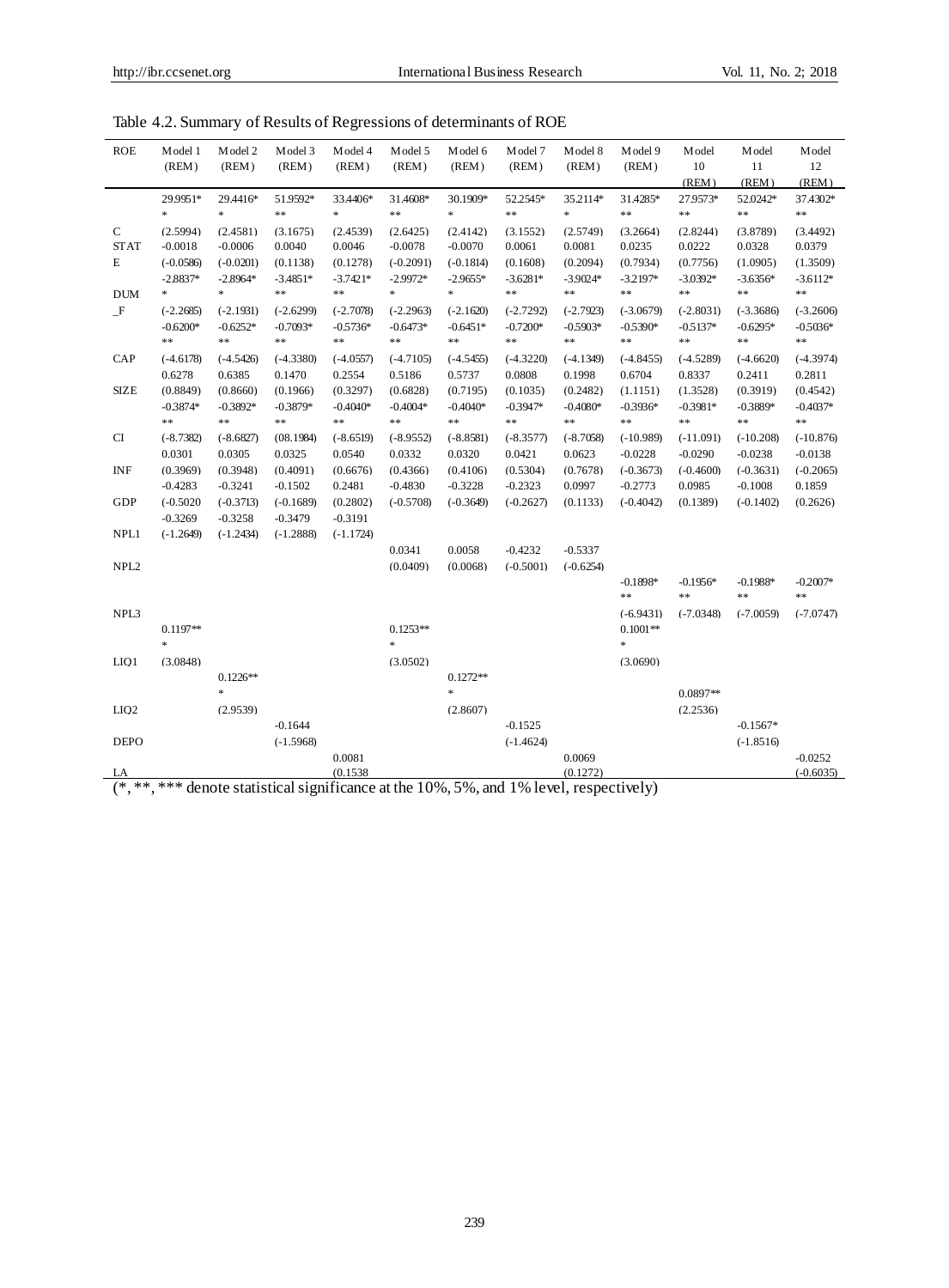| <b>NIM</b>       | Model 1     | Model 2     | Model 3     | Model 4     | Model 5     | Model 6     | Model 7     | Model 8     | Model 9     | Model 10    | Model 11    | Model 12    |
|------------------|-------------|-------------|-------------|-------------|-------------|-------------|-------------|-------------|-------------|-------------|-------------|-------------|
|                  | (REM)       | (REM)       | (FEM)       | (FEM)       | (REM)       | (REM)       | (REM)       | (REM)       | (REM)       | (REM)       | (REM)       | (REM)       |
|                  | 5.0519**    | 4.8635**    | 1.6939      | $-3.2112$   | 4.6318**    | 4.4896**    | 3.6709      | $-1.0241$   | 4.4627**    | 4.0888*     | 2.6707      | $-1.4306$   |
| $\mathbf C$      | (2.4748)    | (2.3124)    | (0.5403)    | $(-1.3571)$ | (2.2269)    | (2.0813)    | (1.3077)    | $(-0.5029)$ | (2.2103)    | (1.9481)    | (0.9545)    | $(-0.7013)$ |
| <b>STAT</b>      | 0.0001      | $-0.0005$   | $-0.0040$   | 0.0045      | $-0.0027$   | $-0.0036$   | $-0.0052$   | $-0.0084$   | 0.0024      | 0.0010      | $-0.0006$   | $-0.0049$   |
| E                | (0.0207)    | $(-0.0966)$ | $(-0.2377)$ | (0.3060)    | $(-0.3483)$ | $(-0.4825)$ | $(-0.7124)$ | $(-1.2438)$ | (0.3372)    | (0.1459)    | $(-0.0850)$ | $(-0.7303)$ |
|                  |             |             |             | $-0.8116**$ |             |             |             | $-0.6045**$ |             |             |             | $-0.6404**$ |
| $DUM_{-}$        | $-0.3547$   | $-0.3360$   | $-0.4464*$  | *           | $-0.3638$   | $-0.3816$   | $-0.2260$   | *           | $-0.4321*$  | $-0.4351*$  | $-0.2879$   | $\ast$      |
| F                | $(-1.5805)$ | $(-1.4511)$ | $(-1.8056)$ | $(-3.5803)$ | $(-1.6074)$ | $(-1.6225)$ | $(-1.0011)$ | $(-2.9067)$ | $(-1.9789)$ | $(-1.9107)$ | $(-1.2778)$ | $(-3.0716)$ |
|                  | $0.0457*$   | $0.0498**$  | 0.0421      | 0.0498**    | 0.0374      | 0.0401      | 0.0317      | $0.0362*$   | $0.0545**$  | $0.0594**$  | $0.0505*$   | $0.0484**$  |
| CAP              | (1.9363)    | (2.0701)    | (1.3189)    | (2.1073)    | (1.5773)    | (1.6551)    | (1.1185)    | (1.7264)    | (2.3573)    | (2.5023)    | (1.7829)    | (2.2808)    |
|                  |             |             |             | $0.4396**$  |             |             |             |             |             |             |             | $0.3701**$  |
|                  | 0.0994      | 0.1151      | 0.2811*     | *           | 0.0832      | 0.1002      | 0.1391      | $0.2846**$  | 0.1458      | 0.1766      | 0.2493*     | *           |
| <b>SIZE</b>      | (0.7852)    | (0.8841)    | (1.8324)    | (3.2055)    | (0.6218)    | (0.7232)    | (1.0390)    | (2.3680)    | (1.1434)    | (1.3314)    | (1.9129)    | (3.1607)    |
|                  | $-0.0310**$ | $-0.0308**$ | $-0.0286**$ | $-0.0249**$ | $-0.0332**$ | $-0.0328**$ | $-0.0326**$ | $-0.0288**$ | $-0.0300**$ | $-0.0295**$ | $-0.0284**$ | $-0.0250**$ |
|                  | $\ast$      | $\ast$      | $\ast$      | $\approx$   | $\ast$      | $\ast$      | $\ast$      | $\ast$      | $\ast$      | $\ast$      | $\ast$      | $\ast$      |
| $_{\rm CI}$      | $(-3.9885)$ | $(-3.9403)$ | $(-3.2258)$ | $(-3.3459)$ | $(-4.3038)$ | $(-4.2030)$ | $(-4.0617)$ | $(-4.1694)$ | $(-4.0507)$ | $(-3.9446)$ | $(-3.5810)$ | $(-3.6636)$ |
|                  | 0.0178      | 0.0176      | 0.0156      | 0.0296      | 0.0154      | 0.0160      | 0.0118      | $0.0262**$  | 0.0125      | 0.0122      | 0.0091      | $0.0241**$  |
| INF              | (1.3428)    | (1.3085)    | (1.1282)    | (2.4159)    | (1.1889)    | (1.2197)    | (0.8875)    | (2.2311)    | (0.9793)    | (0.9462)    | (0.6809)    | (1.9986)    |
|                  | $-0.2100$   | $-0.2132$   | $-0.2442$   | $-0.1155$   | $-0.1587$   | $-0.1777$   | $-0.2353$   | $-0.1105$   | $-0.1600$   | $-0.1621$   | $-0.2631*$  | $-0.1441$   |
| <b>GDP</b>       | $(-1.4099)$ | $(-1.4034)$ | $(-1.5518)$ | $(-0.8469)$ | $(-1.1005)$ | $(-1.1868)$ | $(-1.5882)$ | $(-0.8649)$ | $(-1.1366)$ | $(-1.1077)$ | $(-1.7791)$ | $(-1.1203)$ |
|                  | $-0.0014$   | $-0.0027$   | 0.0042      | $-0.0006$   |             |             |             |             |             |             |             |             |
| NPL1             | $(-0.0311)$ | $(-0.0598)$ | (0.0869)    | $(-0.0143)$ |             |             |             |             |             |             |             |             |
|                  |             |             |             |             |             |             | 0.3885**    |             |             |             |             |             |
|                  |             |             |             |             | $0.3022**$  | $0.3053**$  | *           | $0.3282**$  |             |             |             |             |
| NPL <sub>2</sub> |             |             |             |             | (2.0643)    | (2.0709)    | (2.6858)    | (2.5787)    |             |             |             |             |
|                  |             |             |             |             |             |             |             |             | $-0.0160**$ | $-0.0170**$ |             |             |
|                  |             |             |             |             |             |             |             |             | $\ast$      | $\approx$   | $-0.0141**$ | $-0.0102*$  |
| NPL3             |             |             |             |             |             |             |             |             | $(-2.8375)$ | $(-2.9411)$ | $(-2.4039)$ | $(-1.9521)$ |
|                  | $-0.0227**$ |             |             |             |             |             |             |             | $-0.0239**$ |             |             |             |
|                  | *           |             |             |             | $-0.0183**$ |             |             |             |             |             |             |             |
| LI <sub>01</sub> | $(-3.2876)$ |             |             |             | $(-2.5339)$ |             |             |             | $(-3.4964)$ |             |             |             |
|                  |             | $-0.0239**$ |             |             |             |             |             |             |             | $-0.0247**$ |             |             |
|                  |             | $\ast$      |             |             |             | $-0.0184**$ |             |             |             | $\ast$      |             |             |
| LIQ <sub>2</sub> |             | $(-3.2684)$ |             |             |             | $(-2.3855)$ |             |             |             | $(-3.3329)$ |             |             |
|                  |             |             | 0.0098      |             |             |             | 0.0024      |             |             |             | 0.0062      |             |
| <b>DEPO</b>      |             |             | (0.5073)    |             |             |             | (0.1328)    |             |             |             | (0.3471)    |             |
|                  |             |             |             | $0.0535**$  |             |             |             | $0.0460**$  |             |             |             | $0.0454**$  |
|                  |             |             |             | $\ast$      |             |             |             | $\ast$      |             |             |             | $\ast$      |
| LA               |             |             |             | (5.2081)    |             |             |             | (5.4842)    |             |             |             | (5.3635)    |

Table 4.3. Summary of Results of Regressions of determinants of NIM

( \* , \*\* , denote statistical significance at the  $10\%, 5\%,$  and 1% level, respectively)

*4.1 The Impact of Bank-specificFactors on the Probability of Vietnam Commercial Banks*

**Ownership structure (FOR, STATE):** The results of regressions showed that there were no statistically significant relationship between the state ownership and the profitability of Vietnamese banks. For the effect of foreign ownership, the results of regressions showed that the foreign ownership negatively impacted on ROE in all of twelve models with various combinations of credit risk and liquidity risk independent variables. For the models with NIM and ROA as dependent variables, the study found the negative relationship between foreign ownership and ROA or NIM in six of twelve models. The coefficients of foreign ownerships in the remaining regressions were also negative but not statistically significant. These findings were contrary to study by Claessens et al. (2001), which found that foreign ownership contributed to reduce inefficiencies of banks. The previous study by KieuHuuThien et al. (2014) suggested that the effects of foreign ownership were not really obvious. It seemed that, in Vietnam, foreign ownership banks still did not take their advantages of modern technology and management capacity. Besides, this may be because the participations of foreign investors in the corporate governance and management of Vietnam banks were insignificant, resulting in their influence on the operations of banks also being limited. Decree 01/2014/DECREE-GOV, which replaced Decree 69/2007/DECREE-GOV, raised foreign ownership ratio of companies to 30%, in which, the ownership ratio of one foreign institution must not exceed 15%, except for strategic investors (applying the celling ratio of 20%). These limitations caused foreign investors difficulties to engage the Board of Directors. Besides, the short periods of engagement and low ownership ratios led to their role very faint.

**Capital structure (CAP):** The regression revealed the positive relations between the equity to total assets ratio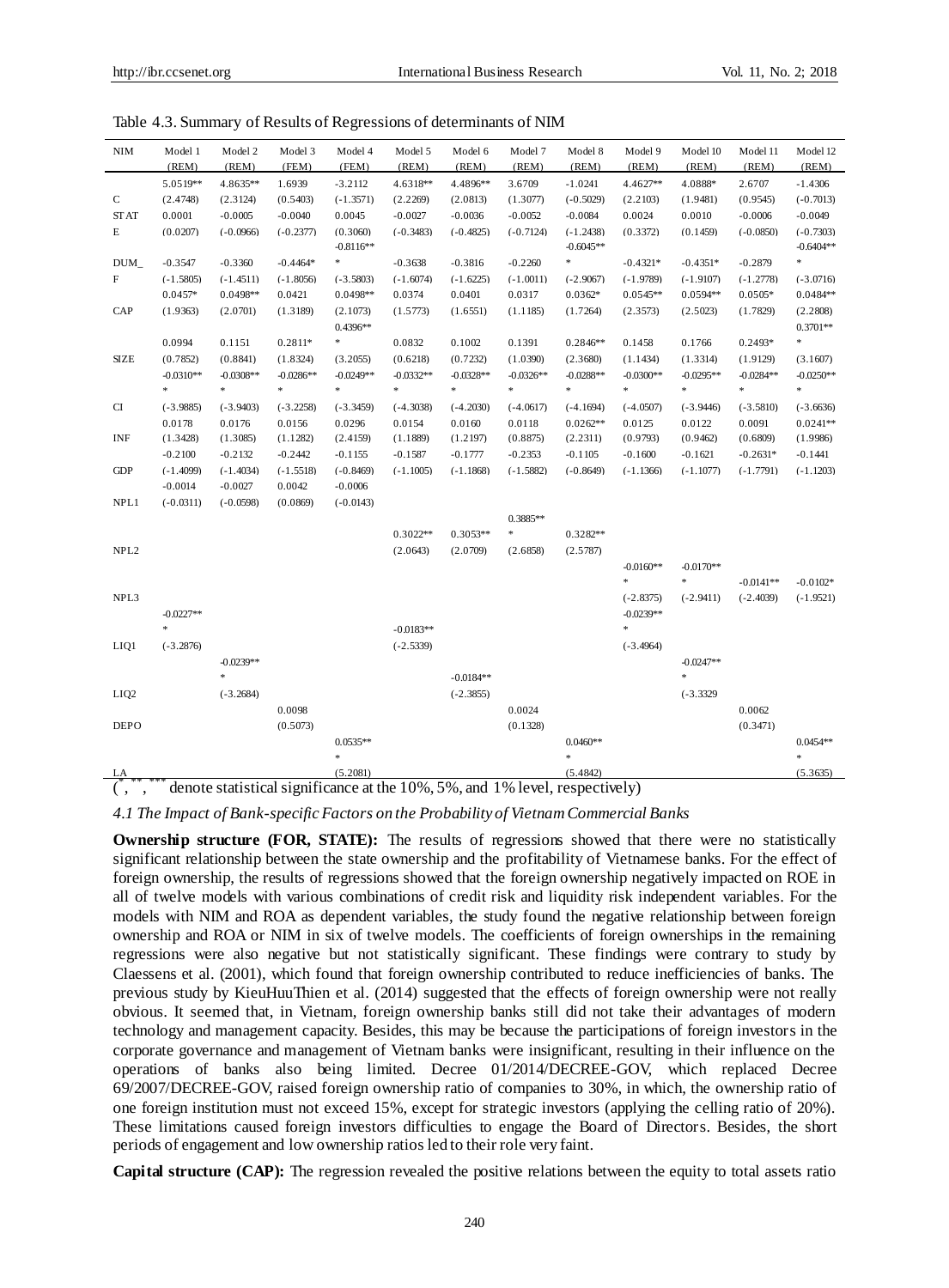and NIM in eight of twelve models. These results were consistent with some previous studies in emerging economies, a high rate of equity to total assets meant high profitability, by Athanasoglou et al. (2008) and Pasiouras and Kosmidou (2007). The theory argued that in cases of asymmetric information between managers and investors, lower-risk banks would have advantages of transmitting their positive signals through a high ratio of equity to total assets. Other researches emphasized that in developing countries the amount of equity was one of top concerns by depositors, hence, banks with more equity would attract lower-yielded and more stable deposits, which, in turn, would positively impact on their profits, especially their NIM. These positive relations also proved that the franchise-value hypothesis was right in case of Vietnam commercial banks. Efficient banks increasingly tent to choose holding more equity to earn profit as a result of high efficiency.

However, the similar relations did not find in the models with the dependent variable ROA whereas regressions with ROE as dependent variable showed reverse relations. The changes in capital holding ratio negatively impacted on ROE of Vietnam banks. These results were opposed to theories of positive relation between capital adequacy and profitability. The contradicting effects of CAP on NIM and ROE pointed out that Vietnam banks effectively take advantages of high capital adequacy to attract lower-yielded and more stable deposits in raise their NIM but cannot raise their ROE. This may explained by study of Bensaid (1995). Accordingly, the way for bank to deal with moral hazard caused banks' profit depending on unobservable decision. The study results may attribute to the fact that the study period was also the difficult period of Vietnam banks, when the growth rate declining led to corporations to refrain from business investment. This, accompanied by high NPL rate, caused ROE of banks over this period (2011-2015) to decrease significantly compared to those during the previous period. The evidence was that the average of ROE of banks in the sample was only 13.26% whereas that figure was 16.79% over the previous period from 2006 to 2010. Meanwhile, new regulations (Circular 13/2010/CIR-SBV and Circular 36/2014/CIR-SBV) forcing banks to raise CAR from 8% to 9% might cause negative relations as shown in the model.

**Size of Assets (SIZE):** The results of estimation pointed out the positive relation between the size of Vietnam banks and their NIM in only five of twelve models. For models with ROEor ROA as dependent variables, the study did not find any statistically significant relationships between size and profitability of bank. The unclear impact of the variable scale on the profitability of banks may be explained basing on the study of Berger et al. (2008). The study argued that this was due to group effects of state commercial banks. In Vietnam, state-hold-dominant-share banks were also the largest banks. However, as explained above, the profitability of these banks was instable and tent to decrease partly due to pressures to lend inefficient state corporations. The results of estimation for variable SIZE were also explained by the fact that in the past period, small banks and newly established banks usually tent to focus on increasing scale and ignore the quality of lending portfolios, which negatively impact on their profitability. The trends of merge and acquisitions have occurred recently and still have not caused positive influences.

**Operational Efficiency (Cost to Income - CI):** Cost to income was determined negatively related to the profitability of banks for all of models with various dependent variables at the very high level of statistical significance, which was consistent with studies of Molyneaux and Thornton (1992), Athanassoglou (2006). This proved that cost management was one of the most important factors impacting on the profitability of banks. This proxy indicated operational efficiency of banks, with low value equivalent to high operational efficiency. The estimators showed that the more efficient the banks were, the higher their profitability was. Athanasoglou et al. (2008) found the similar results. In Vietnam, in the period of overheating growth, the income of most banks rose sharply, however, the related costs also tent to increase. Only institution managing their costs efficiently can keep the pace of costs increase slower than that of income increase, ensuring profit earning.

**Credit Risk (Non-performing loans NPL):**The study pointed out negative and statistically significant relationship between NPL3 and the profitability of banks in all of model with NPL3 as independent variables. NPL2 also negatively and statistically significantly influenced on NIM. However, the research could not found any similar relations between NPL1 and the profitability of banks. These were consistent with study of Athanasoglou et al. (2008). This was explained easily that increasing bad debts would cause bank to increase expense to reserve, hence, the profit of banks would decrease. However, the similar relations did not found in the regressing models with independent variables NPL1 as well as NPL2. This may be explained by the context of Vietnam in and after the crisis. The influence of the crisis on Vietnamese banks was quite late, from 2012 with a period of continuous drops of profits and increase of nonperforming loans. Traditionally, Vietnamese banks were required to hold the NPL rate under 3%, hence, most of banks were not ready to disclosure their real NPL rate. Also, Vietnamese banks had been allowed to use loan loss reserve to write off uncollectible debts (balancing the uncollectible debts by their loan loss reserve). This, in turn, improved the NPL rate (impaired loans/gross loans)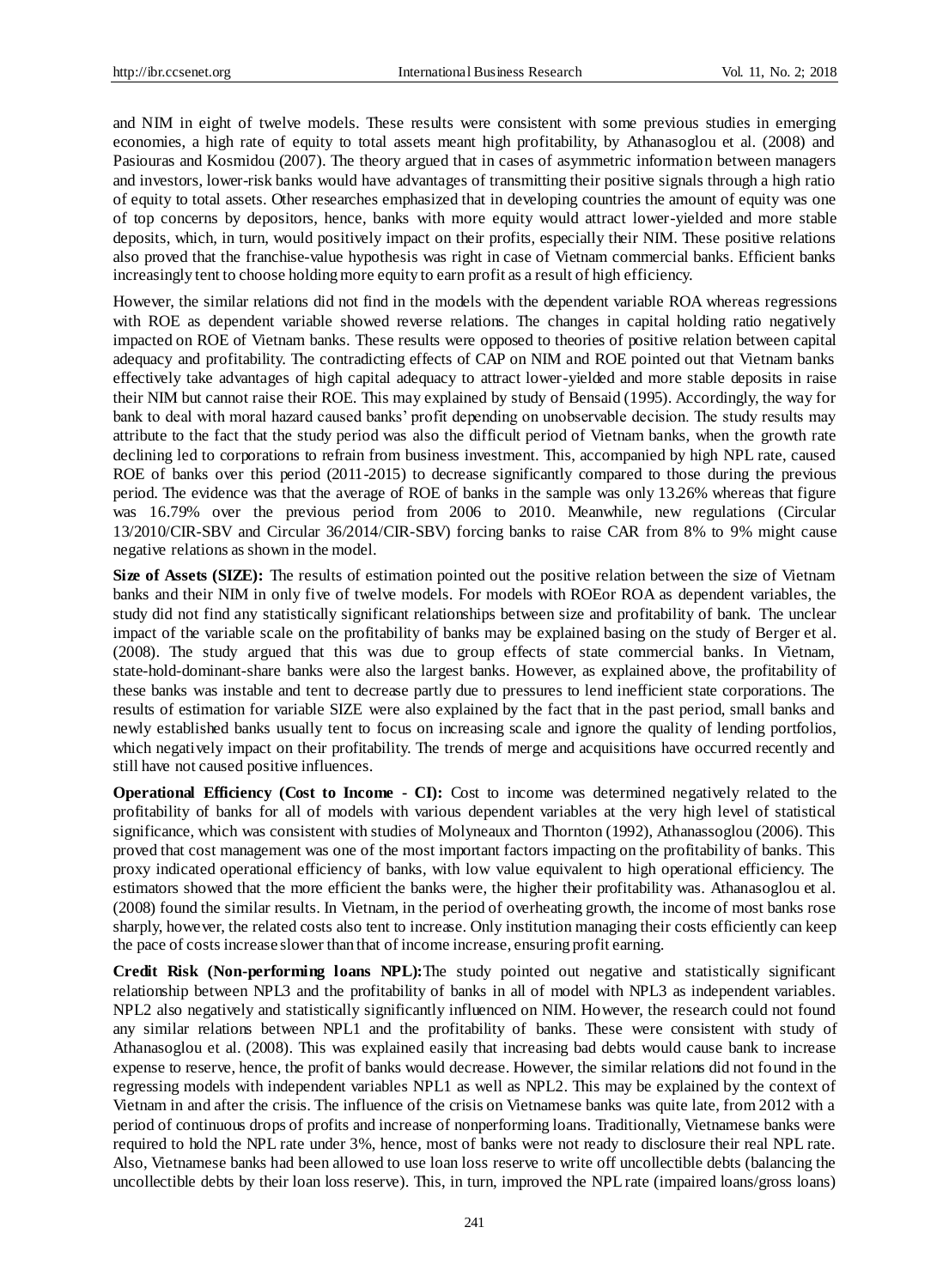of banks and became one of favorite method of some banks to decrease the NPL rate. This reaction of banks caused both of the NPL rate, specifically NPL1 (impaired loans/gross loans), to decrease and not to be able to a reliable measure for credit risk. This also partly changed NPL2 (loan loss reserve/gross loans) whereasNPL3 (Loan loss provision/Net interest revenues), in contrast, was not noticeable influenced by this reaction and became the most reliable and effective to measure credit risk.

**Liquidity Risk (LIQ):** Besides Credit risk, liquidity is also a top concern by banks. In theory, most of studies pointed out the negative relation between liquidity and profit of banks. Improved liquidity meant that the proportion of liquid assets, which always yield lower income, increased, reducing the profit of banks. The study found negative relation between LIQ1 and LIQ2 to NIM in all of twelve models and positive relation between LIQ1 and LIQ2 to ROE in models with ROE as dependent variables. The research continued to consider the impact of other liquidity variable such as DEPO and LA. LA was found that positively influence on the profitability of banks (all of models with ROA and NIM as independent variables) whereas the influence of DEPO on the profitability of bank was not statistically significant. This was contrary to the finding of Athanasoglou et al. (2008). All of these differences can be explained by in Vietnam, in period of severe liquidity as a result of financial crisis, banks competed by interest rate and continuously exceed celling interest rates of raising funds. This contributed to distort the picture of the profitability of Vietnam banks.

*4.2 The Impact of Macroeconomic Factors on the Profitability of Vietnam Commercial Banks*

**Economic growth (GDP):** Economic growth was expected that positively to impact on the profitability of banks. However, the regression model did not show any statistically significant relations similar to previous studies between GDP and the profitability of Vietnamese banks.

**Inflation ratio (INF):** The coefficients for variable INF were positive in only three of twelve models with dependent variable NIMat statistical significance of 5% and the same signs in models with dependent variable ROA and ROE but not statistically significant. The positive signs may be explained by the influence of inflation expectations of customers, which revealed that abnormal profits may be made as a result of asymmetric information. These results were consistent with the finding of Greek banks by Panayiotis et al. (2005).

## **5. Conclusion**

The research explored determinants of profitability of Vietnam commercial banks. Factors influencing the profitability of Vietnamese banks were divided into two categories: bank-specific factors and macroeconomic factors. Using Regression Analysis for Panel Data set of Vietnam commercial banks over the period from 2006 to 2015, the study found the following:

- There were no statistically significant relationship between the state ownership and the profitability of Vietnamese banks, whereas the foreign ownership may negatively influence on their profitability.

- Capital structure was positively related to NIM of a bank but negatively related to ROE. This was explained by the research context, which NPL rate of Vietnamese banks continuously increased, the banks had to set up significant amount of provision, leading to their profits and ROEs decreased whereas their CAR increased under new regulations.

- Size of Assets did not have clear relationship with the profitability of Vietnamese banks.

- Cost to income is one of the most effective determinants of profitability of Vietnamese banks. It revealed an obvious negative relation to the profitability of Vietnam banks at very high level of confidence.

- NPL3 (Loan loss provision/Net interest revenues) was the most effective measures of credit risk of Vietnamese banks whereas nonperforming loan rate and loan loss reserve on gross loans were not. The level of credit risk (which measured by NPL3) negatively impacted on the profitability of Vietnam banks.

- Competition on mobilization interest rates among banks over the study period distorted the relationships between liquidity risk and the profitability of Vietnamese banks. In general, improved liquidity (increase in LIQ1 and LIQ2, and decrease in LA) negatively influenced on NIM, decrease in LA also led to ROA declining. However, increase in LIQ1 and LIQ2 resulted in ROE rising.

- Regarding macroeconomic factors, the regression modeled did not reveal obvious relationship between macroeconomic factors (GDP and INF) and the profitability of Vietnamese banks.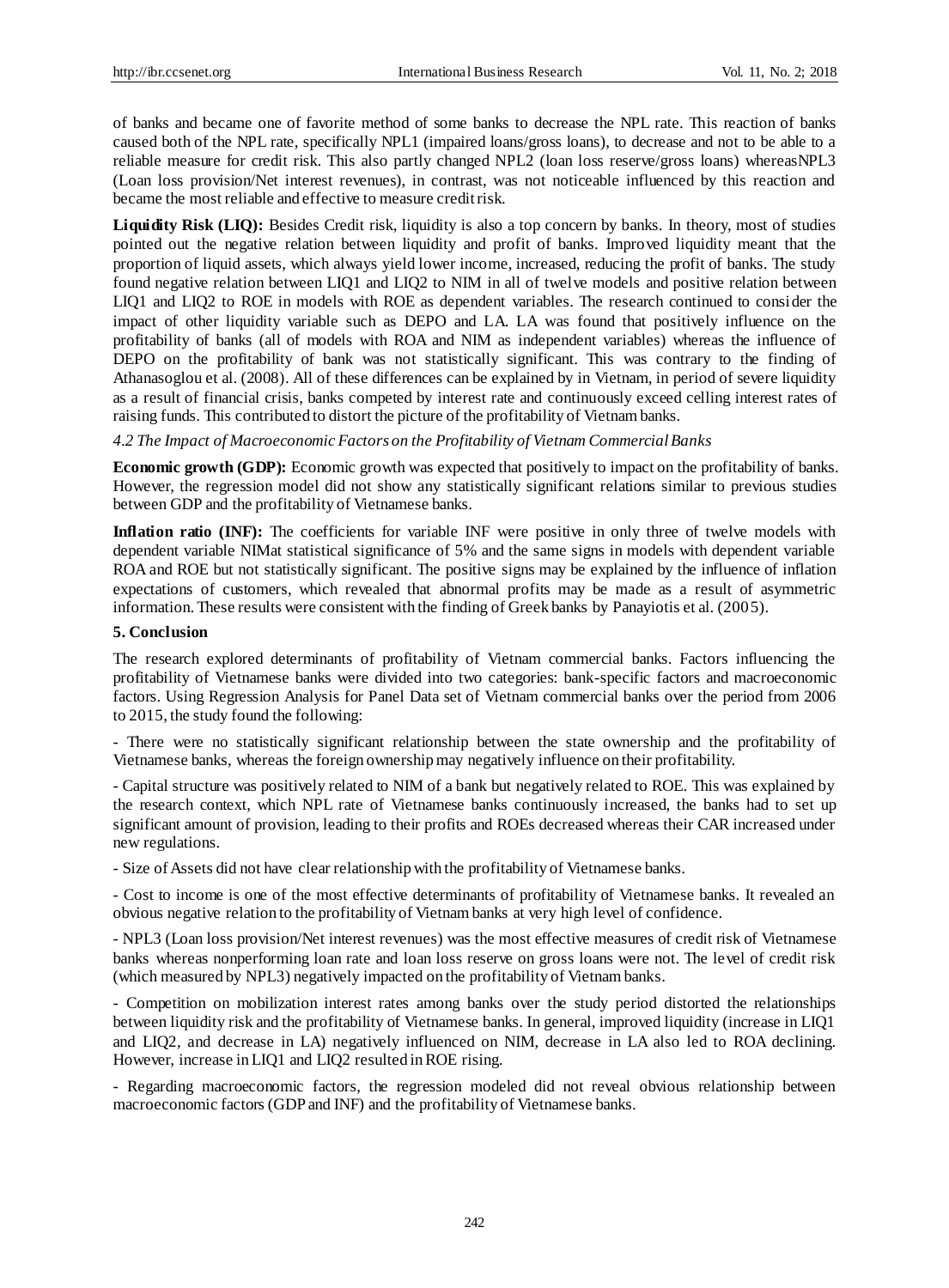### **References**

- Abreu, M., & Mendes, V. (2001, May). 'Commercial bank interest margins and profitability: evidence for some EU countries'. In Pan-European Conference Jointly Organised by the IEFS-UK & University of Macedonia Economic & Social Sciences, Thessaloniki, Greece, May ( 17-20).
- Allen, F., Carletti, E., & Marquez, R. (2011). 'Credit market competition and capital regulation'. *Review of Financial Studies, 24*(4), 983-1018. https://doi.org/10.1093/rfs/hhp089
- Athanasoglou, P. P., Brissimis, S. N., & Delis, M. D. (2008). 'Bank-specific, industry-specific and macroeconomic determinants of bank profitability'. *Journal of international financial Markets, Institutions and Money, 18*(2), 121-136. https://doi.org/10.1016/j.intfin.2006.07.001
- Bensaid, B., Pages, H., & Rochet, J. C. (1996). 'Efficient regulation of banks' solvency'. Institutd'economieindustrielle, Université des Sciences sociales de Toulouse.
- Berger, A. N. (1995). 'The profit-structure relationship in banking--tests of market-power and efficient-structure hypotheses'. *Journal of Money, Credit and Banking, 27*(2), 404-431. https://doi.org/10.2307/2077876
- Berger, A. N., DeYoung, R., Flannery, M. J., Lee, D., & Öztekin, Ö. (2008). 'How do large banking organizations manage their capital ratios?' *Journal of Financial Services Research, 34*(2-3), 123-149. https://doi.org/10.1007/s10693-008-0044-5
- Berle, Jr., Adolf, A., & Gardine, M. (1932). 'The Modern Corporation and Private Property'. Mac Milan New York.
- Bikker, J. A., & Hu, H. (2012). 'Cyclical patterns in profits, provisioning and lending of banks and procyclicality of the new Basel capital requirements. *PSL Quarterly Review', 55*(221).
- Boahene, S. H., Dasah, J., & Agyei, S. K. (2012). 'Credit risk and profitability of selected banks in Ghana'. *Research Journal of finance and accounting, 3*(7), 6-14.
- Bordeleau, E., & Graham, C. (2010). 'The impact of liquidity on bank profitability'. Bank of Canada working paper.
- Bourke, P. (1989). 'Concentration and other determinants of bank profitability in Europe, North America and Australia'. *Journal of Banking & Finance, 13*(1), 65-79. https://doi.org/10.1016/0378-4266(89)90020-4
- Boyd, J., & Runkle, D. (2000). 'Size and performance of banking firms: Testing the predictions of theory'. *Journal of Menetary Economics, 31*(1), 47-67. https://doi.org/10.1016/0304-3932(93)90016-9
- Calza, A., Manrique, M., & Sousa, J. (2006). 'Credit in the euro area: An empirical investigation using aggregate data'. *The Quarterly Review of Economics and Finance, 46*(2), 211-226. https://doi.org/10.1016/j.qref.2005.02.001
- Chu, S. F., & Lim, G. H. (1998). 'Share performance and profit efficiency of banks in an oligopolistic market: evidence from Singapore'. *Journal of Multinational Financial Management, 8*(2), 155-168. https://doi.org/10.1016/S1042-444X(98)00025-5
- Claessens, S., Demirgüç-Kunt, A., & Huizinga, H. (2001). 'How does foreign entry affect domestic banking markets?' *Journal of Banking & Finance, 25*(5), 891-911. https://doi.org/10.1016/S0378-4266(00)00102-3
- Demirgüç-Kunt, A., & Detragiache, E. (1999). Monitoring banking sector fragility: a multivariate logit approach with an application to the 1996-97 banking crises.
- Demirgüç-Kunt, A., & Huizinga, H. (1999). 'Determinants of commercial bank interest margins and profitability: some international evidence'. *The World Bank Economic Review, 13*(2), 379-408. https://doi.org/10.1093/wber/13.2.379
- Demirgüç-Kunt, A., & Huizinga, H. (2000). 'Financial structure and bank profitability'.World Bank Mimeo.
- DeYoung, R., & Roland, K. P. (2001). 'Product mix and earnings volatility at commercial banks: Evidence from a degree of total leverage model'. *Journal of Financial Intermediation, 10*(1), 54-84. https://doi.org/10.1006/jfin.2000.0305
- Emery, J. T. (1971). 'Risk, return, and the morphology of commercial banking'. *Journal of Financial and Quantitative Analysis, 6*(02), 763-776. https://doi.org/10.2307/2329711
- Goddard, J. A., Molyneux, P., & Wilson, J. O. (2004). 'Dynamics of growth and profitability in banking'. *Journal of Money, Credit, and Banking, 36*(6), 1069-1090.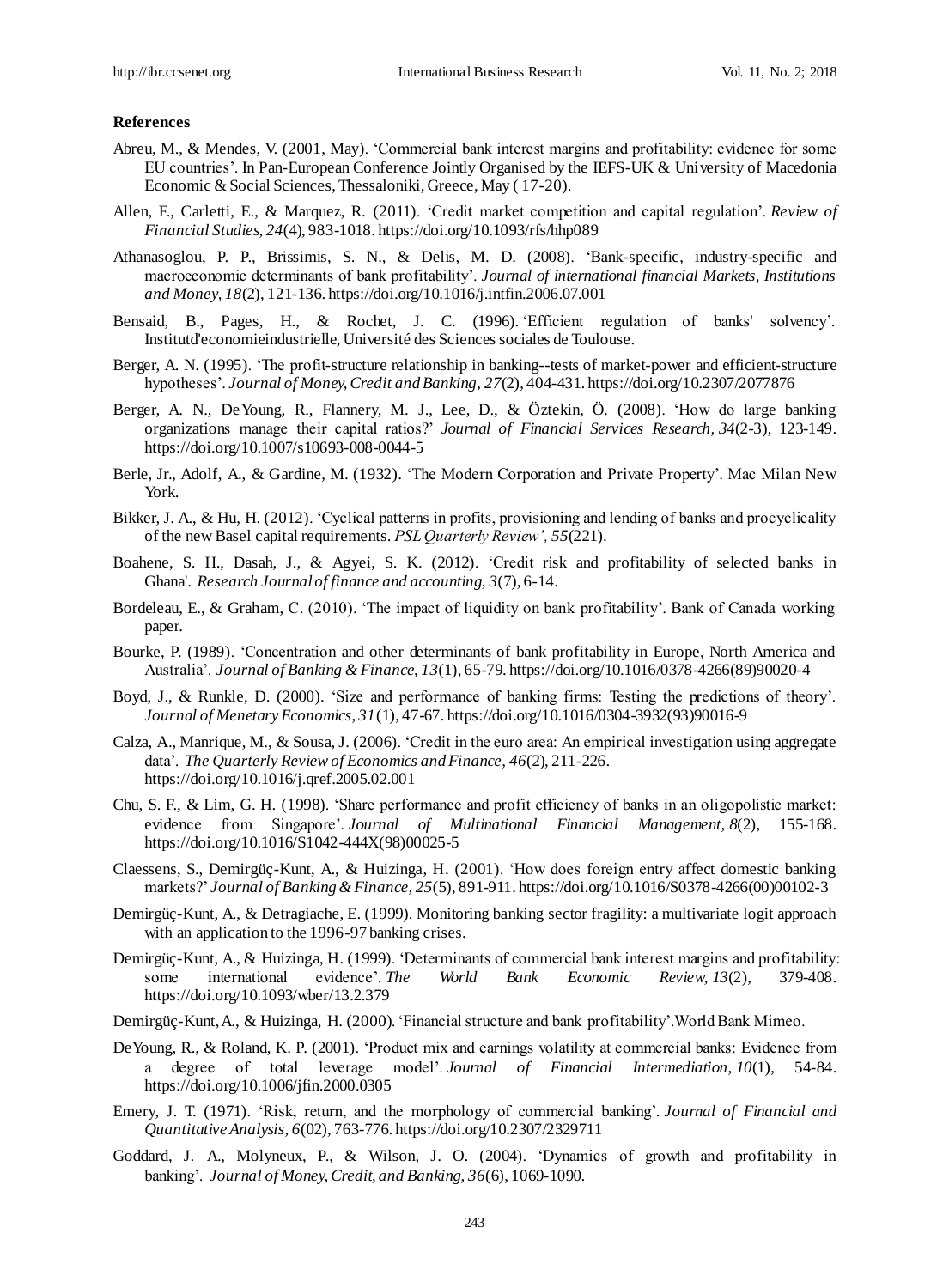https://doi.org/10.1353/mcb.2005.0015

- Gürsoy, G., & Aydoğan, K. (2002). 'Equity ownership structure, risk taking, and performance: an empirical investigation in Turkish listed companies'. *Emerging Markets Finance & Trade,* 6-25.
- Hasan, R., Mitra, D., & Ulubasoglu, M. (2006). Institutions and policies for growth and poverty reduction: The role of private sector development (No. 82). ERD Working Paper Series.
- Heggestad, A. A. (1977). 'Market structure, risk and profitability in commercial banking'. *The Journal of Finance, 32*(4), 1207-1216. https://doi.org/10.1111/j.1540-6261.1977.tb03321.x
- Jensen, M. C., & Meckling, W. H. (1976). 'Theory of the firm: Managerial behavior, agency costs and ownership structure'. *Journal of financial economics, 3*(4), 305-360. https://doi.org/10.1016/0304-405X(76)90026-X
- Kasman, A., Tunc, G., Vardar, G., & Okan, B. (2010). 'Consolidation and commercial bank net interest margins: Evidence from the old and new European Union members and candidate countries'. *Economic Modelling, 27*(3), 648-655. https://doi.org/10.1016/j.econmod.2010.01.004
- Kennedy, P. (2008). A guide to modern econometrics.
- Kieu, H. T., & Phan, M. H. (2014). 'Ownership structure and efficiency of commercial banks'.Banking magazine.
- Kithinji, A. M. (2010).'Credit Risk Management and Profitability of Commercial Banks in Kenya'. School of Business, University of Nairobi, Nairobi.
- Kosak, M., & Cok, M. (2008). 'Ownership Structure and Profitability of the Banking Sector: The Evidence from the SEE-6 Region'. *Journal of Economics and Business, 26*(1), 93-122.
- Kwast, M. L., & Rose, J. T. (1982). 'Pricing, operating efficiency, and profitability among large commercial banks'. *Journal of Banking & Finance, 6*(2), 233-254. https://doi.org/10.1016/0378-4266(82)90035-8
- Laker, J. (1999). 'Monitoring financial system stability'*. Reserve Bank of Australia Bulletin, 10,* 40-46.
- Lim, G. H., & Randhawa, D. S. (2005). 'Competition, liberalization and efficiency: evidence from a two-stage banking model on banks in Hong Kong and Singapore'. *Managerial Finance, 31*(1), 52-77. https://doi.org/10.1108/03074350510769479
- Maudos, J., & De Guevara, J. F. (2004). 'Factors explaining the interest margin in the banking sectors of the European Union'. *Journal of Banking & Finance, 28*(9), 2259-2281. https://doi.org/10.1016/j.jbankfin.2003.09.004
- Mboka, T. M. (2013). 'Effects of macro-economic variables on nonperforming loans of commercial banks in Kenya' (Doctoral dissertation, University of Nairobi).
- Modigliani, F., & Miller, M. H. (1958). 'The cost of capital, corporation finance and the theory of investment'. *The American economic review,* 261-297.
- Molyneux, P., & Thornton, J. (1992). 'Determinants of European bank profitability: A note'*. Journal of banking & Finance, 16*(6), 1173-1178. https://doi.org/10.1016/0378-4266(92)90065-8
- Naceur, S. B., & Goaied, M. (2001). 'The determinants of the Tunisian deposit banks' performance'. *Applied Financial Economics, 11*(3), 317-319. https://doi.org/10.1080/096031001300138717
- Newbold, P., Carlson, W., & Thorne, B. (2012). Statistics for business and economics. Pearson.
- [Nicolae,](https://www.infona.pl/contributor/0@bwmeta1.element.elsevier-293018ae-5c9b-3da7-a538-b18c55a8f1dc/tab/publications) P., [Bogdan,](https://www.infona.pl/contributor/1@bwmeta1.element.elsevier-293018ae-5c9b-3da7-a538-b18c55a8f1dc/tab/publications) C., & [Iulian,](https://www.infona.pl/contributor/2@bwmeta1.element.elsevier-293018ae-5c9b-3da7-a538-b18c55a8f1dc/tab/publications) I. (2015) "Determinants of Banks' Profitability: Evidence from EU 27 Banking Systems"
- Perry, P. (1992). 'Do banks gain or lose from inflation?*'Journal of Retail Banking, 14*(2), 25-31.
- Revell, J. (1979). 'Inflation & Financial Institutions'. Financial Times Limited.
- Rivard, R. J., & Thomas, C. R. (1997). 'The effect of interstate banking on large bank holding company profitability and risk'. *Journal of Economics and Business, 49*(1), 61-76. https://doi.org/10.1016/S0148-6195(96)00041-0
- Saunders, A., & Schumacher, L. (2000). 'The determinants of bank interest rate margins: an international study'. *Journal of International Money and Finance, 19,* 813-832. https://doi.org/10.1016/S0261-5606(00)00033-4
- Short, B. K. (1979). 'The relation between commercial bank profit rates and banking concentration in Canada, Western Europe, and Japan'. *Journal of Banking & Finance, 3*(3), 209-219.